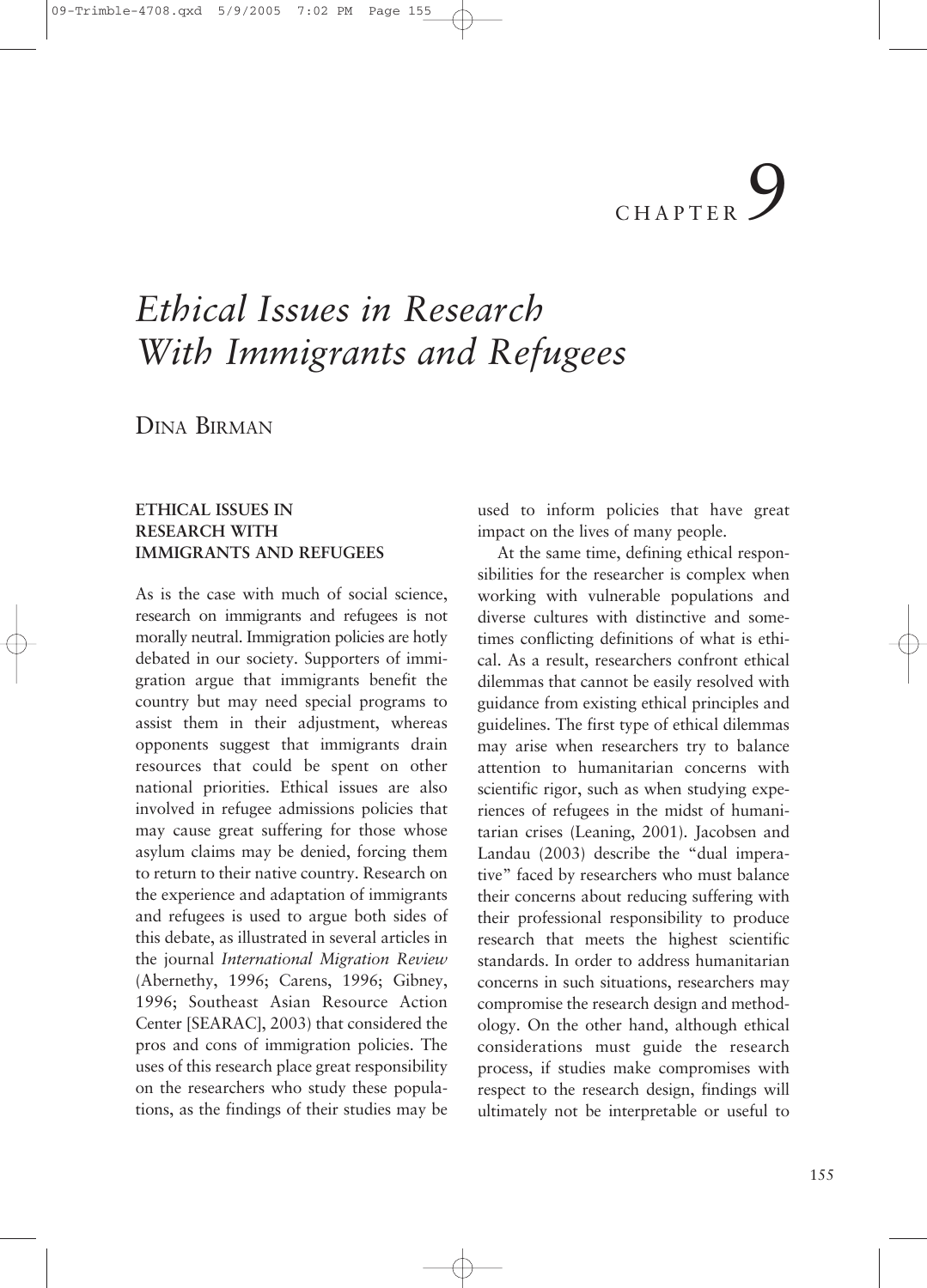the groups being studied. For example, studies that do not employ control groups in order to provide treatment to all who need it or omit important questions from questionnaires out of concern for the respondents' reactions may fail to yield valid data, and the research effort will have been in vain. As Jacobsen & Landau (2003) suggest, ensuring scientific rigor in research on vulnerable populations is an ethical responsibility of the researchers because of the importance of the issues and the need for valid data that can inform intervention efforts.

The second type of ethical dilemmas in research with refugees and immigrants involves balancing potential differences in the ways *ethical* behavior is defined by the culture of the researcher and the research community versus the culture of the research participants. There are situations when cultural norms with respect to what is ethical may be contradictory, making *ethical* behavior, as defined by one culture, unethical in the other, and vice versa. Existing ethical guidelines do not provide sufficient guidance to help the researcher determine how to reconcile such conflicting perspectives.

The complexity of these dilemmas means that researchers studying refugee and immigrant populations must develop a sophisticated understanding of the underlying issues so that they can negotiate creative solutions to resolve them. The purpose of this chapter is to highlight the problems and complexities in acting ethically while conducting research with immigrants and refugees and to offer some suggestions for solutions to such dilemmas. Throughout, the chapter illustrates the points made with examples from the author's experience with research in immigrant and refugee communities from the Soviet Union and Vietnam.

The chapter is organized as follows: First, a description of who are refugees and immigrants is offered to highlight the distinctive characteristics and needs of these populations relative to other groups, such as ethnic minorities. Second, the chapter will outline ethical considerations and challenges that arise in conducting research with these groups. Inclusion of immigrants and refugees in research is highlighted as one critical ethical issue, and challenges faced by researchers who try to include these groups are discussed. Further, challenges involving ethical treatment of participants in research conducted across cultures are described. The chapter concludes with the suggestion that inclusion of cultural insiders on research teams is necessary to ensure that researchers act ethically. It is argued that because of the complexity of ethical considerations that arise in research with immigrant and refugee groups, broad ethical guidelines will never be sufficient to help resolve ethical dilemmas that arise in the course of research with culturally diverse and politically vulnerable populations. Rather, inclusion of cultural insiders on research teams can help create processes that can ensure discussion and negotiation of research approaches that result in ethical research.

## **WHO ARE THE IMMIGRANTS IN THE UNITED STATES?**

*Immigrant* is a term used to describe foreign nationals who enter a country for purposes of permanent resettlement. In the United States, there are three broad categories of immigrants: (1) voluntary migrants who come to join relatives already settled in the United States or to fill particular jobs for which expertise may be lacking among U.S. nationals, (2) refugees and asylum seekers who enter the country to avoid persecution, and (3) and undocumented immigrants who enter the country illegally. It is currently thought that since the 1970s, the United States has been experiencing the largest migration wave in its history. Approximately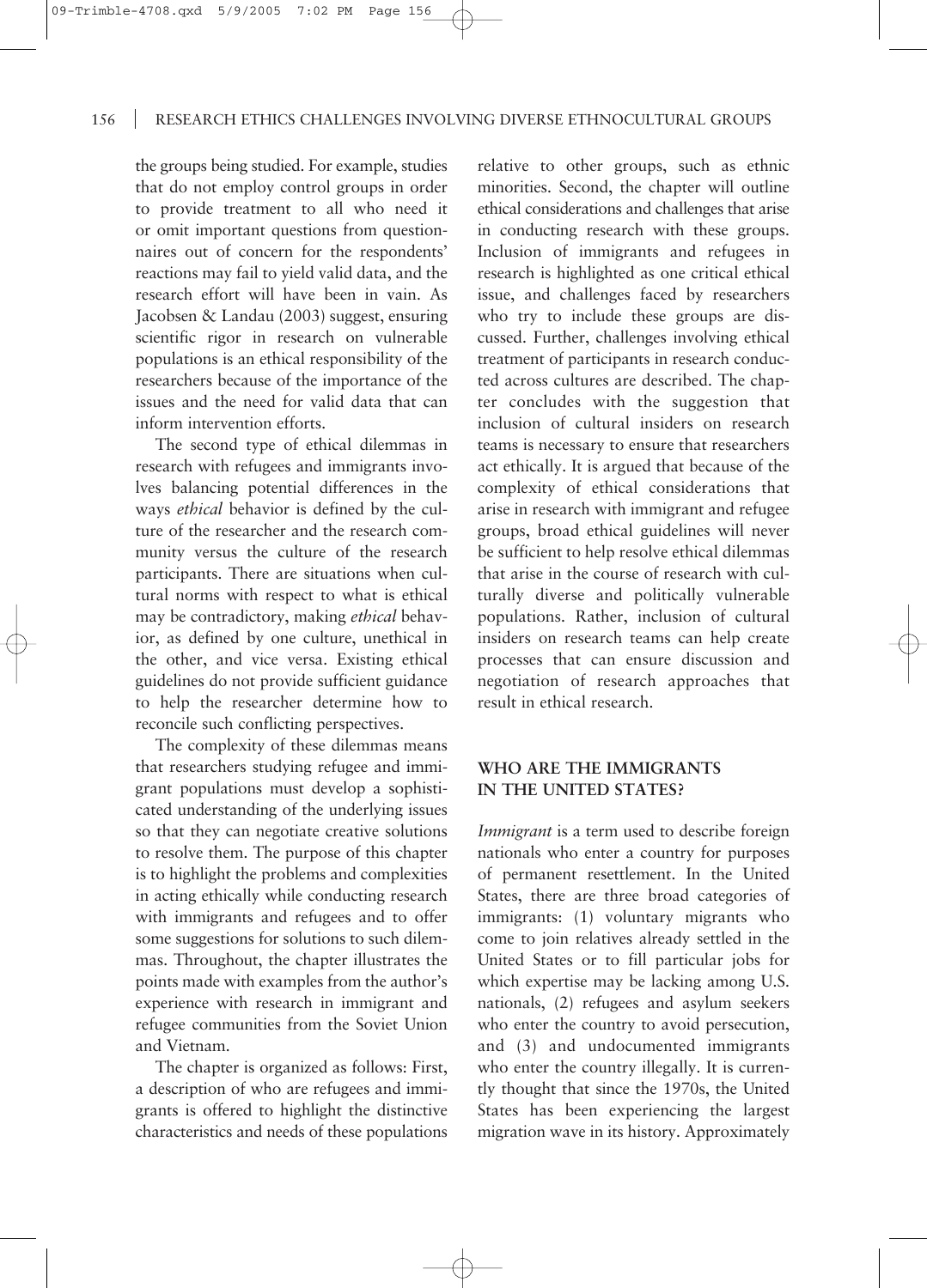09-Trimble-4708.qxd 5/9/2005 7:02 PM Page 157

1 million immigrants enter the country for permanent resettlement each year, about 700,000 of them legally and an estimated 200,000 to 300,000 without legal documents, mostly from Mexico.

Among the legal immigrants, approximately 50,000 to 100,000 annually are refugees. The United Nations Convention Relating to the Status of Refugees (1951) defines *refugee* as a person who "owing to a well-founded fear of being persecuted for reasons of race, religion, nationality, membership of a particular social group, or political opinion, is outside the country of his nationality, and is unable to or, owing to such fear, is unwilling to avail himself of the protection of that country" (United Nations High Commissioner for Refugees, 1951, Article 2). Unlike refugees, immigrants are seen as continuing to receive the protection of their government were they to return home; however, refugees flee because of the threat of persecution and cannot return safely to their homes. The distinction between refugees and immigrants can be vague and tied to United States foreign policy. Some groups, including refugees from Somalia, Vietnam, and Jews and Evangelical Christians from the former Soviet Union, qualify for refugee status in the United States "based on their membership in a protected category with a credible, but not necessarily individual, fear of persecution" (United States Department of State, 2002).

Refugees, immigrants, and undocumented immigrants confront unique challenges in resettlement that have implications for conducting ethical research. For example, undocumented immigrants may fear being identified and may thus shy away from participation in research studies, particularly if research might lead to their identification by authorities. Refugees who have been granted asylum, on the other hand, do have the benefits of legal status and protection, but may *feel* vulnerable, based on their prior experiences (Yu & Lieu, 1986).

One of the main features of the current migration wave is its diversity. Unlike prior waves in U.S. history, the vast majority of current arrivals are not European. Mexicans continue to represent the largest immigrant group entering the United States. With the fall of Saigon in 1975, a large influx of Vietnamese refugees began to arrive, soon joined by migrations from Cambodia and Laos. Other countries from which immigrants came to the United States in large numbers since the 1970s include the Philippines, China, Taiwan, Korea, as well as other countries throughout Asia and Latin America. Current immigrant and refugee arrivals represent a diverse group, coming from more countries than ever before, with larger populations, such as Mexican, and small groups, such as the Hmong, continuing to enter the country. In addition, relatives of refugees who had arrived in the late 20th century continue to come to United States for permanent resettlement.

Several aspects of the diversity of immigrant groups are worth noting. First, immigrant and refugee experiences may overlap, but are not synonymous with experiences of ethnic and racial minorities. For example, on entering the United States, immigrants from East Asia and Africa experience themselves as racial minorities in their new country. On the other hand, some immigrants from Europe who may have been ethnic minorities in their countries of origin, such as Jews or Irish, on entering the United States experience themselves as "White" and have the possibility of blending in with the majority. Thus although all immigrants may experience difficulties with discrimination, acculturation, and maintaining ties to their culture of origin, immigrants who are also racial minorities in the United States may experience additional discrimination and prejudice. On the other hand, White immigrants share many aspects of experience with non-White groups, yet may be overlooked amidst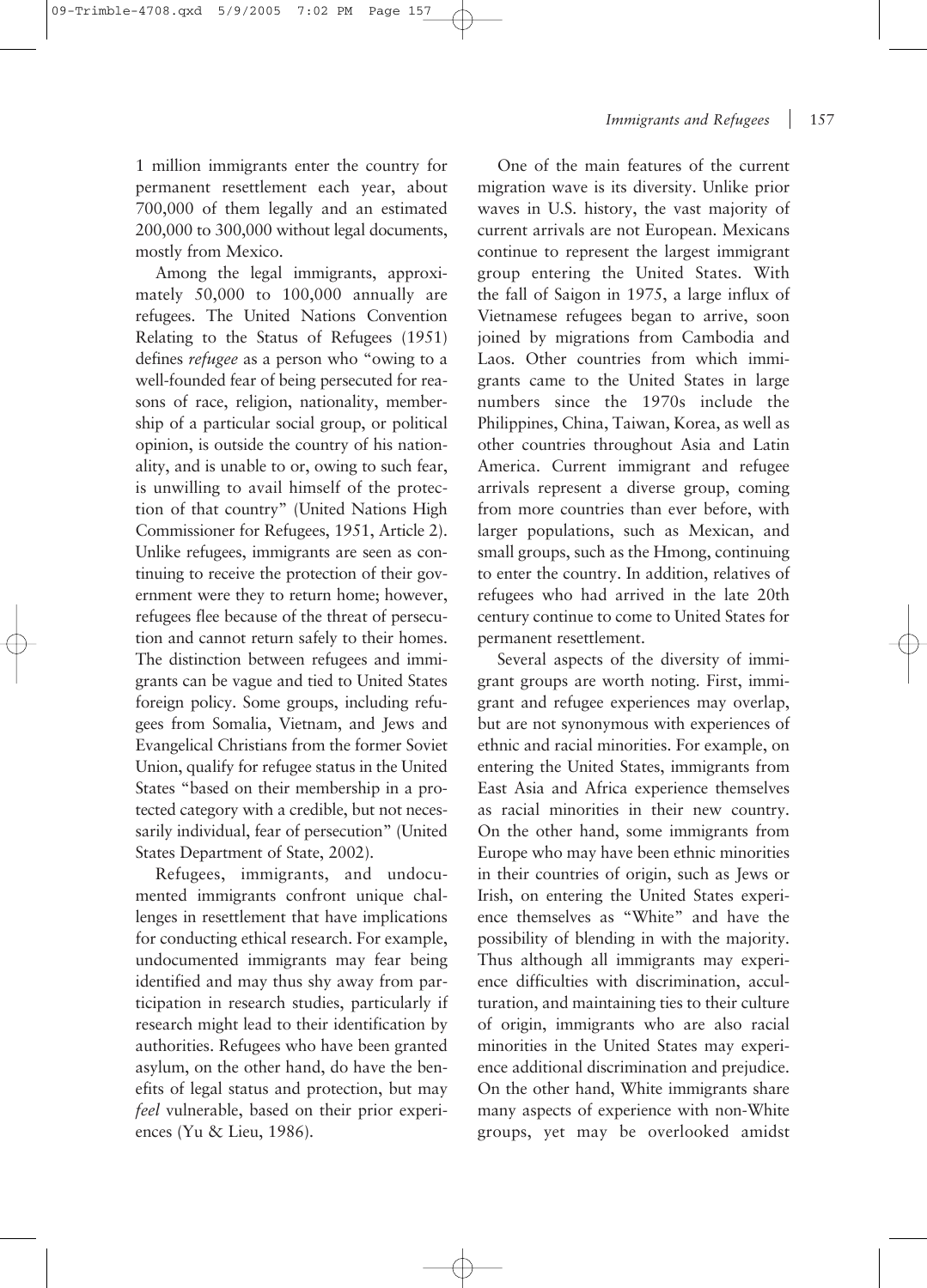concerns about addressing issues of minority groups.

Second, some of the immigrants have formed large ethnic enclaves whereas others have not. Some are members of groups that have large representation across different geographical locations in the United States, such as Mexican Americans who comprise the largest immigrant population across the United States and in many local communities. Other smaller groups have ethnic concentrations in specific regions, such as Polish immigrants in Chicago or Cuban immigrants in Miami. These immigrants have the option of settling within ethnic enclaves that maintain some infrastructure, including cultural institutions, events, agencies, and programs in the native language. This infrastructure provides opportunities to interact with others from similar backgrounds. On the other hand, other groups are relatively small, and even when small ethnic enclaves exist, they do not provide the types of resources that larger communities can sustain, such as native language television and radio programming, newspapers, or ethnic health service providers. The implication of these differences is that research with larger populations within ethnically concentrated communities confronts different issues than research with the smaller populations. Although public attention and often funding focuses on such larger groups, it is the smaller groups that may require greater resources in the context of fewer available experts who can address these issues.

Third, in addition to the complexity mentioned above, the current migration flow is continually changing, with new countries becoming sources of migration. This makes it difficult to anticipate the needs and characteristics of potential new migration waves and places researchers interested in these groups in the position of constantly confronting new languages, cultures, and circumstances. It is well known that, historically, immigrants from Europe have been a progressively smaller proportion of immigrants, declining from over 90% in the decade between 1901 and 1910 to about 15% in the years between 1991 and 2000 (U.S. Citizenship and Immigration Services [USCIS], 2003); in the last few years, European migration decreased from 16.5% of all immigrants in 2001 to 14.3% in 2003 (USCIS, 2003). At the same time, migration from a variety of countries in Africa has been on the rise in recent years, increasing from 5% in 2001 to almost 7% of all immigrants in 2003. With refugee admissions in particular, countries of origin of migrants change depending on political situations throughout the world, with time-limited migration waves resulting from wars in Southeast Asia, the Balkans, and Africa. This dynamic quality of the migration flow means that it is difficult to anticipate the needs of the newly arrived groups, and resources are rarely available to assist with resettlement and guide research with newly arrived refugee populations.

Finally, refugee and immigrant groups are characterized by tremendous diversity within ethnic groups. There are differences with respect to socioeconomic status, religion, and political views. As illustrated in the next section, some immigrant populations have varied ethnic subgroups within them, marking important differences in backgrounds, reasons for migration, and hopes for life in the United States. Further, acculturation differences between those who arrived in earlier waves and newer arrivals can create important differences in attitudes, values, lifestyles, and (indeed) perceptions of ethical issues in research.

# *Immigrants From the Soviet Union and Vietnam in the United States*

Consider the case of Vietnamese and former Soviet émigrés, whose diversity and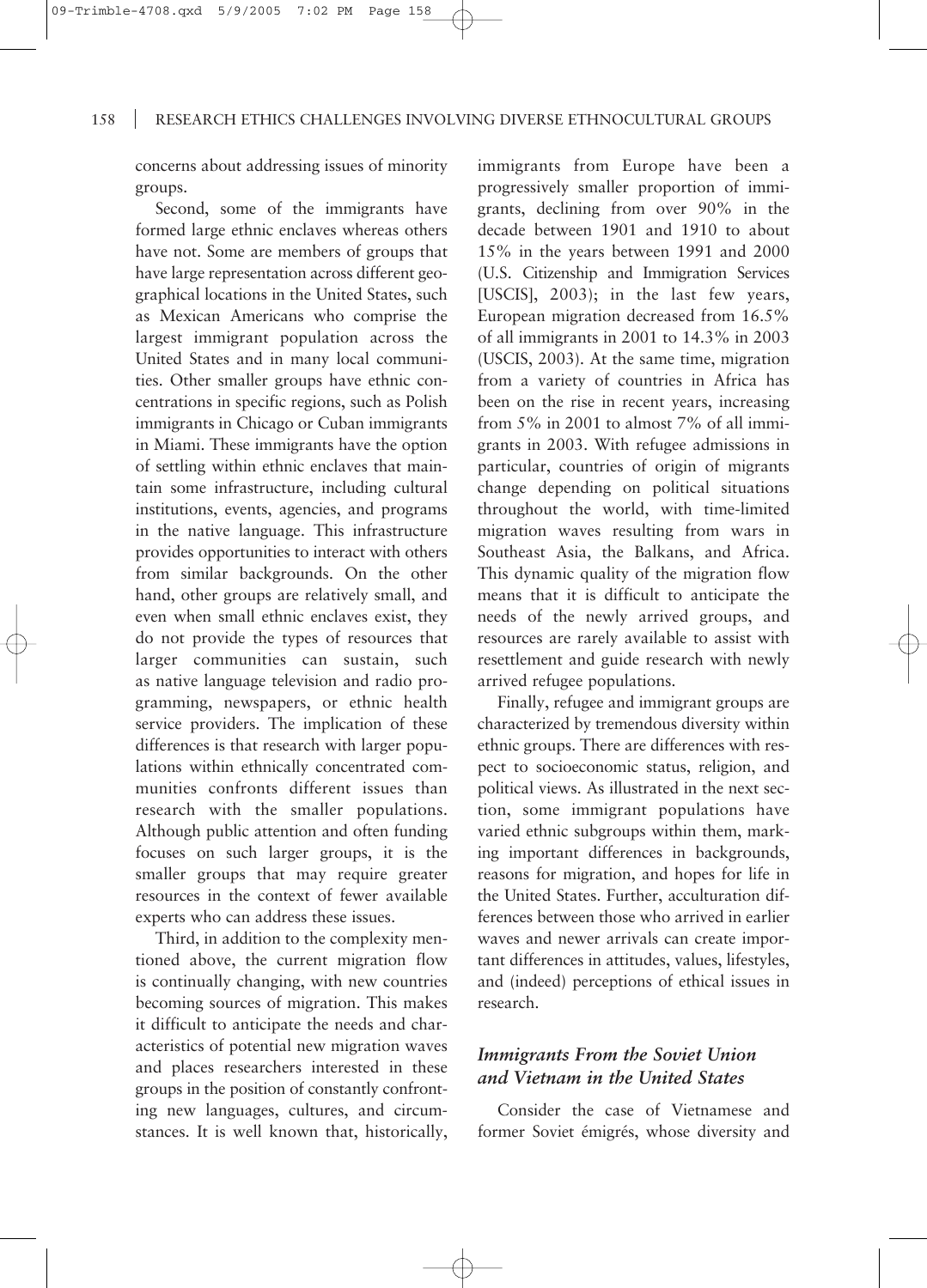complexity illustrate the points made above. Both groups entered the United States largely as refugees fleeing communist countries. The migration of both groups has spanned the decades from the 1970s to today, and both groups are extremely diverse with respect to length of residence in the United States, socioeconomic status, ethnicity, religion, and status as refugee or immigrant.

*Soviet migration.* With respect to migration from the Soviet Union, approximately 700,000 have come to the United States for permanent resettlement since the early 1970s (USCIS, 2003), with approximately 550,000 having entered the country with refugee status. Former Soviet émigrés are diverse in a variety of ways. The U.S. government granted refugee status to ethnic Jews who were seen as seeking freedom from discrimination in the former Soviet Union. In the United States, some former Soviet Jews have integrated into the American Jewish community and have adopted religious practices that they were not able to engage in within the atheist Soviet state. The majority, however, are predominantly secular, and many have not become active members of American Jewish communities (Gold, 1992; Markus & Schwartz, 1984; Simon & Simon, 1982a, 1982b). In addition to Jews, some Evangelical Christians fleeing antireligious policies of the Soviet Union were also granted refugee status by the United States. Although the majority of Jews are urban and highly educated, Evangelical Christians are more likely to have less formal education and come from more rural areas. Since the breakup of the Soviet Union in 1991, an additional influx of approximately 150,000 has entered the United States holding immigrant visas. Although some of these immigrants are ethnic Jews, most are from the dominant ethnic groups of the former Soviet republics and include Russians, Ukrainians, Armenians, and others.

*Vietnamese migration.* The Vietnamese migration to the United States also began in the 1970s, with over 1 million arriving since the fall of Saigon in 1975 (SEARAC, 2003; USCIS, 2003). Many fled their home country involuntarily due to war and may have spent months or years residing in camps without any idea of where they would resettle (Rumbaut, 1991); however, in later years, with improvement of relations with Vietnam, an increasing number have come for reunification with family members living in the United States. Thus, current migrants are increasingly entering with immigrant rather than refugee status. Vietnamese refugees and immigrants also differ in the ways they left their country. Some fled on boats, spending long years in refugee camps in Thailand and the Philippines. More recently, others have been able to take direct flights to the United States. Although some suffered severe trauma and persecution, such as former South Vietnamese military officers who may have spent years in communist "reeducation camps," others were born into a country increasingly open and friendly to the United States.

As with the former Soviets, improvements in relations between the United States and Vietnam over the years have made it possible for some to come with immigrant rather than refugee status, further differentiating those who were resettled within the United States refugee resettlement program and those who arrived without such support. As with former Soviets, there are also important ethnic and religious distinctions among the Vietnamese. A large portion of the migrants are ethnic Chinese who were living in Vietnam but had maintained a distinctive language and culture. Many ethnic Chinese have assimilated into "Chinatowns" in the United States and have had a resettlement experience quite distinctive from other Vietnamese émigrés. Further, a large subset of the Vietnamese immigrants and refugees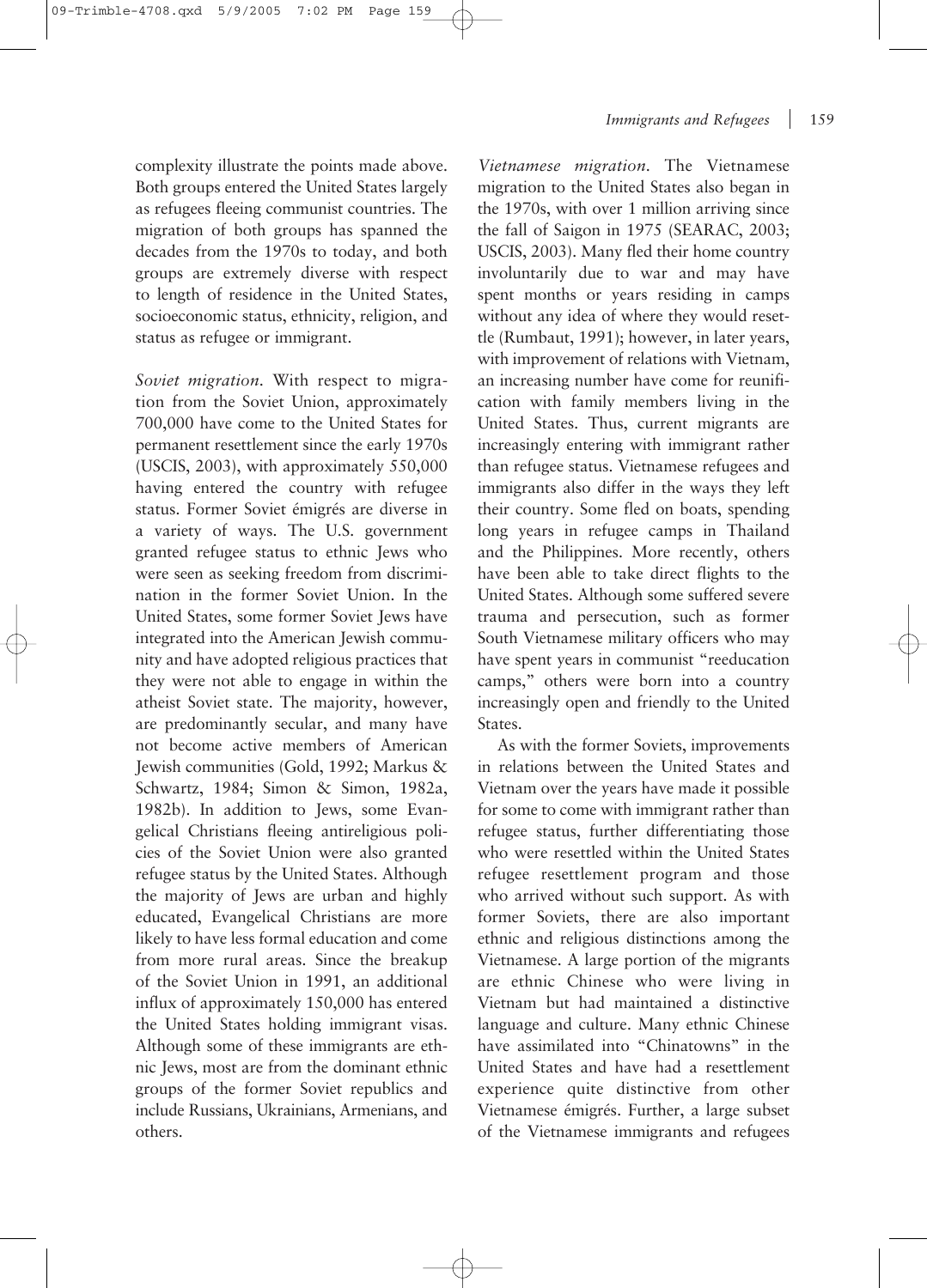are Catholics, whereas others are Buddhists. Finally, the Vietnamese migration has also been economically diverse, ranging from rural migrants with low educational levels to others such as former military officers who are well educated.

*Diversity and ethical issues.* This kind of complexity and diversity in today's migration wave is important to understand when considering ethical issues in research with these groups. The experience of immigrants and refugees may or may not overlap with that of ethnic minority groups and require particular attention. For example, many Vietnamese refugees have lived through experiences different from those of Asian Americans, such as war-related trauma, postwar communist repression, and traumatic experiences during flight from Vietnam. At the same time, they share some experiences with Asian Americans in the United States, particularly as they relate to discrimination as members of a racial minority group. Former Soviets, on the other hand, are White and, it would seem, have the opportunity to assimilate easily. Yet they experience problems in adaptation and acculturation, including discrimination (Birman & Trickett, 2001a), that suggest a similarity to issues faced by non-White immigrants. Because of this diversity and the marginality of refuge and immigrant groups, it is particularly important to articulate ethical considerations with these populations in their own right.

## **INCLUSION OF IMMIGRANTS AND REFUGEES IN RESEARCH**

One of the implications of the diversity of immigrant groups is that they are often not included as participants in research; however, including diverse refugee and immigrant groups in research samples *is* an ethical issue. Without studies that include these populations, policy remains uninformed about their experiences and the effectiveness of medical and psychological interventions unknown. For example, it is National Institutes of Health (NIH) policy that all grant applications explain the extent to which they are including women, children, and minorities in their research. This requirement was precipitated by recognition that historically, much of medical and mental health treatment efficacy research included only adult White males, with little known about whether these treatments would be effective with minorities, women, and children (Hohmann & Parron, 1996; U.S. Department of Health and Human Services, 2001).

Similar dangers exist with respect to diverse migrant groups. Failing to routinely include refugees and immigrants in research samples runs the risk of perpetuating health care services that may be ineffective or harmful to these groups. As pointed out above, some of the migrant groups are subsumed within the classification of ethnic and racial minorities in the United States, but many are not. In addition, the experiences of recent immigrants and refugees are distinct from those of U.S.-born minorities. In the absence of policies advocating for specific inclusion of refugee and immigrant groups in research samples, it is likely that we will continue to know little about these populations and run the risk of imposing policies and interventions developed for other populations on them without attention to their particular circumstances and needs; however, it can be extremely challenging to identify and include these groups in research projects.

# *Challenges of Identifying Refugee and Immigrant Populations*

Researchers can confront many difficulties trying to identify members of particular refugee or immigrant populations within a local community in order to develop an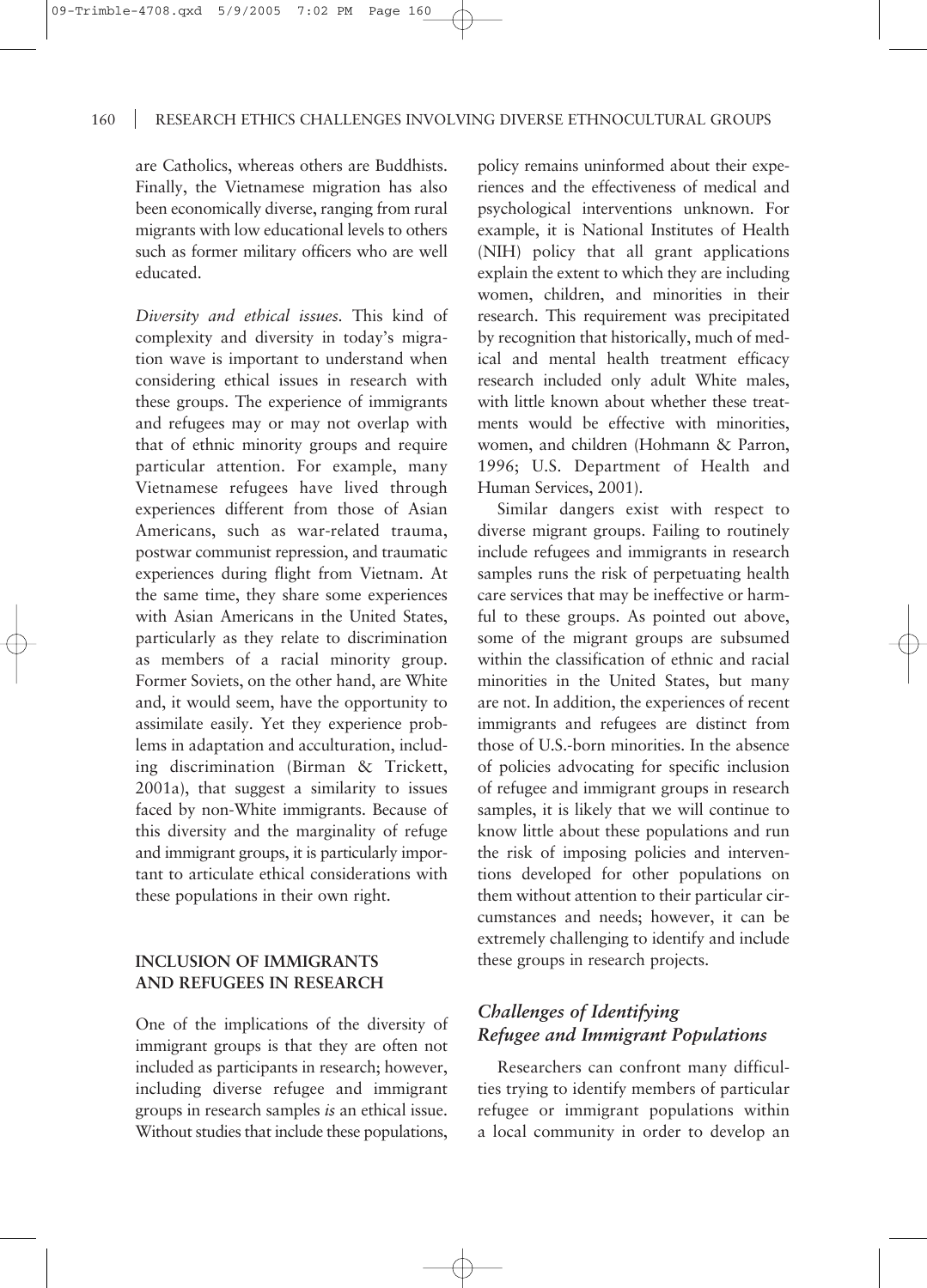appropriate sampling frame. In most communities, there is an absence of specific data in many agency records that can be used to reliably identify populations of interest and select representative samples. For example, although statistics are kept on legal admissions to the United States, after immigrants and refugees are resettled, most institutions do not track immigrant status as a relevant demographic descriptor. Schools, for example, are not permitted to ask about immigrant status, making it difficult even to estimate the numbers of refugees versus immigrants attending schools in a particular district. Although data on racial/Hispanic make up of a school's students is readily available on most school Web sites, other information may only be obtained at the district or state level. Even then, only proxy variables, such as the language spoken in the child's home or the country of birth are available to deduce information on specifics of the immigrant or refugee background of the students. Refugees born in refugee camps outside their country of origin, or speaking languages that are common to several countries, are particularly difficult to identify through such data. For members of specific ethnic subgroups or African tribes, only information on country of birth or last residence may be available. Further, it is impossible from such information to distinguish immigrants from refugees arriving from the same country. Thus it may be impossible to identify members of particular ethnic groups or separate out students who come from war torn areas, and who may suffer from traumatic stress symptoms, from those whose parents came as economic immigrants and who do not need such services.

# *Sample Size*

In the social sciences, the incentive structure for publishing in mainstream journals makes it important to collect relatively large and homogeneous samples in empirical work. In this context, variability with respect to culture is perceived as "noise" that makes it difficult to draw causal inferences from the data. Studies that include multiple ethnic subgroups must have sufficient participants in every cell to be able to conduct analyses that account for ethnocultural differences; however, the realities of most research projects prohibit such a focus and lead researchers either to concentrate on a single (generally larger) migrant group or to ignore specific cultural variation and use a broader category, such as Latino or Black to describe them. To reduce variability, studies either concentrate on collecting data from majority groups or oversample a preselected number of minority groups in order to gather enough of a sample size. As a result, populations that represent relatively small subgroups in the society either are not included in the majority of studies or are absorbed by larger categories. For example, Caribbean Blacks are grouped with African Americans, or European, first-generation immigrants are grouped with Anglo-Americans, although the phenomenology of their lives with respect to the research questions of interest may be quite distinct.

# *Public Health Interest*

A related issue is that research funding mechanisms encourage an emphasis on populations of public health interest. Such interest is understandably focused on larger groups within the country. Although this is a worthy goal, it may inadvertently discourage research efforts with less prevalent groups that may also experience a great many difficulties and have few resources. This perspective reinforces the unintended biases of such policies as those of NIH mentioned above to limit the inclusion of immigrants and refugees in research samples.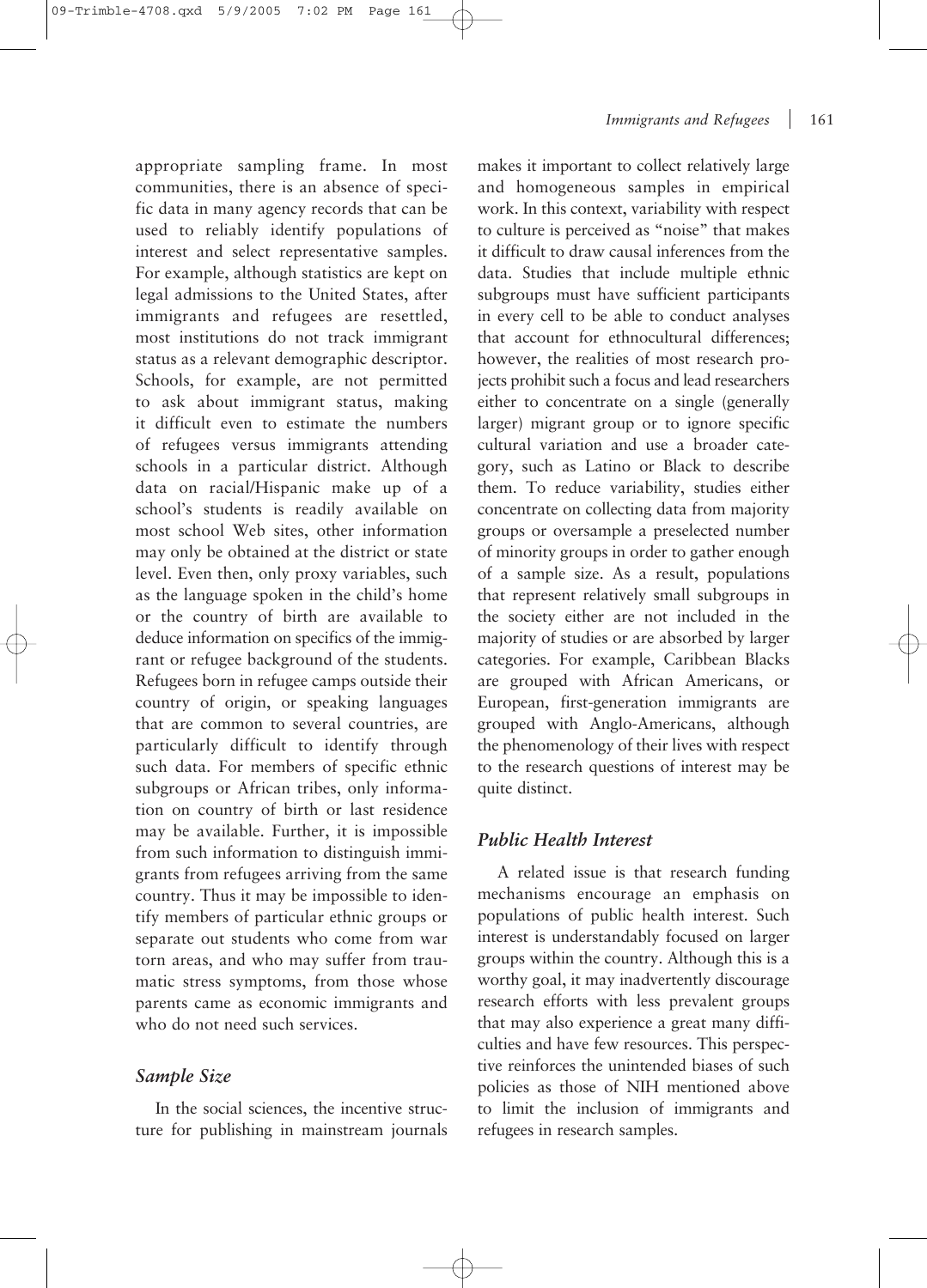#### *Within-Group Diversity*

Another consideration for researchers who are specifically interested in the migration experience is that the wide diversity within these migrant groups makes it difficult to even delimit the population of interest and thus determine sampling frames. We have struggled with this in our research with immigrants and refugees from among former Soviet and Vietnamese samples.

*Case 1: Soviet refugees.* With former Soviets, our sampling frame and definition of the population of interest has differed from study to study. In one research project for example, we were interested in how adolescents from the former Soviet Union were adapting to schools. The term *Russian* is frequently used to describe these adolescents by school administrators, resettlement organizations, and others, without always acknowledging that it may be inappropriate, given that many are ethnic Jews (and thus not considered Russian in the former Soviet Union) and others may be ethnic Ukrainians, Georgians, Byelorussian, and others; however, because all are Russian speaking and culturally Russian, this is the term used to designate them in the United States. The only way the county school system could identify these students was to give us a list of students whose native language was listed as Russian in the records (Birman, Trickett, & Buchanan, 2005). Our resulting sample was diverse; approximately 50% had arrived as refugees and 50% as immigrants. Further, approximately 50% (and 80% of those arriving with refugee status) identified themselves as Jews, but the rest did not. Consider the dilemma then of how to compare our findings with other studies with "this" population (however that is defined) in other locations. Would it be appropriate, for example, to compare our data with those of samples that are predominantly Jewish, or had refugee status? If the composition of the Russian population is different on multiple dimensions in every community, how can our data, or data collected in any community, be generalized to other communities?

In a study in a different community, our sample of Russian students attending a public high school was approximately 80% Jewish, with 100% of the respondents having reported arriving as refugees (Birman & Trickett, 2001a; Birman, Trickett, & Vinokurov, 2002). In a third study (Birman & Trickett, 2001b; Trickett, Birman, & Persky, 2004), we purposely sampled only those who arrived with refugee status, because the goal of the study was to understand the resettlement experiences of refugees, and the funding for the study came from the state refugee resettlement office. Consider the difficulty, however, in determining what population(s) these three different studies generalize to. It is no wonder many researchers overlook such complexity and settle for studies of groups that are easier to define!

*Case 2: Vietnamese refugees.* Similar issues emerged with Vietnamese refugees (Birman, Trickett, & Persky, 2003). This study was also conducted with funding from the refugee resettlement office, and thus we concentrated on those who arrived as refugees, not immigrants; however, because of difficulties in accessing the community, we used a snowball method that initially targeted a Vietnamese Catholic church, a location where many gathered and it was easier to spread the word. We were conscious of the fact that our data might be biased toward Vietnamese Catholics, a segment of the Vietnamese population who often tend to come from higher socioeconomic strata. Further, although we asked respondents on questionnaires to indicate whether they were ethnic Chinese, we found that almost no respondents answered yes to that question,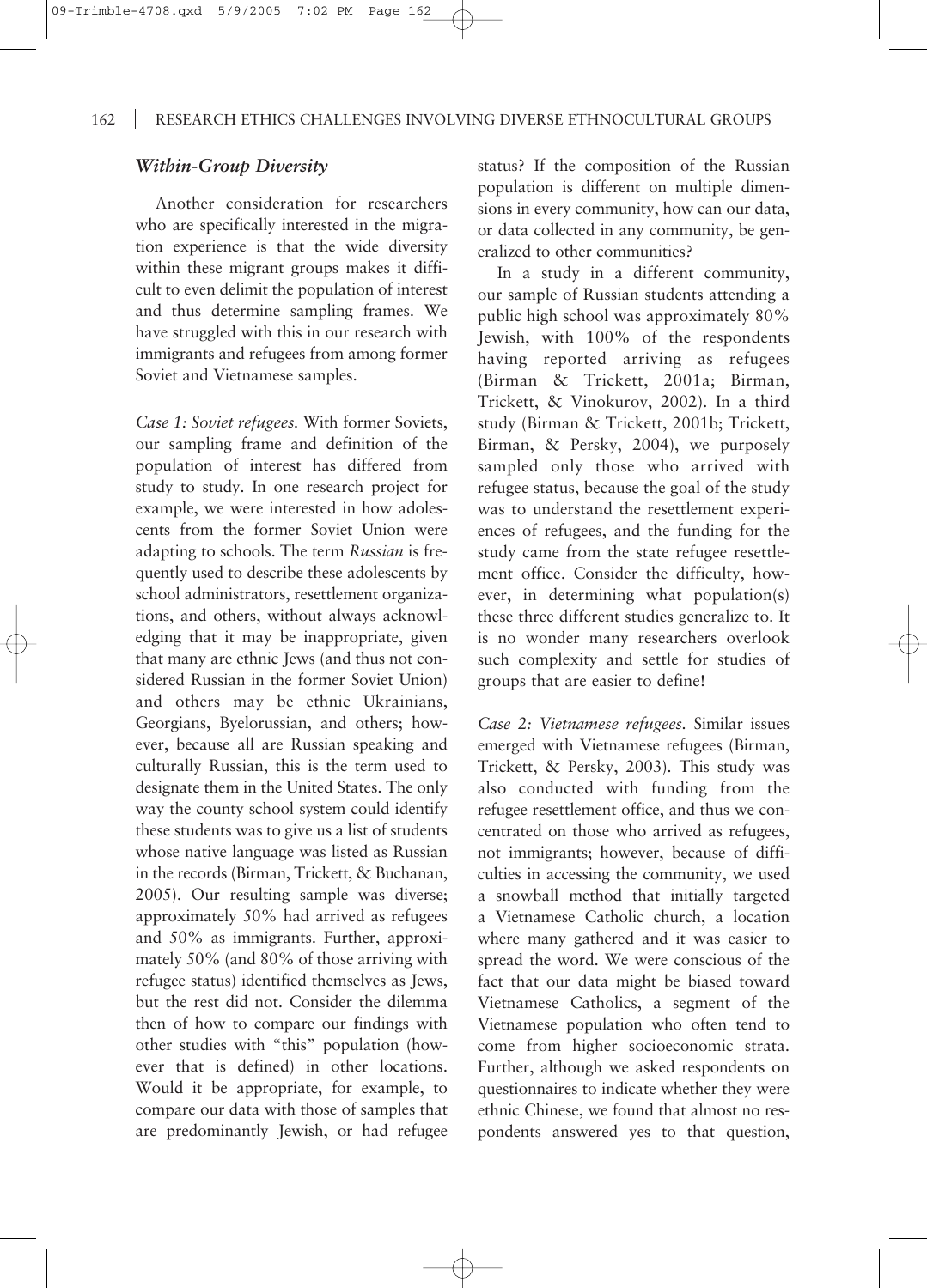although we knew that this is an important subsection of the Vietnamese community. We were not certain whether this bias in the sampling resulted from our overreliance on the Vietnamese church (ethnic Chinese are less likely to be Catholic), particular networks of our data collectors, or specific characteristics of the Maryland Vietnamese community. As was the case for other researchers of Vietnamese refugees elsewhere (Yu & Lieu, 1986), we could locate no data on the composition of the community with respect to these variables, making it impossible for us to assess the representativeness of our sample. Thus we have had to acknowledge that our sample is not pure and that any generalizations to Vietnamese refugees that we might draw from our study need to be made with all of these caveats.

# *Inclusion of Refugees and Immigrants in Research: Lessons Learned*

As researchers, we are trained to ask whether our samples are representative of the population we are studying. In the two examples offered, however, the question becomes how we even define our population of interest. Is our population of interest refugees, immigrants, or all émigrés from Soviet Union and Vietnam resettled; and are we interested in those resettled in Maryland, the entire United States, or the northeastern region of the country? Even if we can determine the boundaries of our population of interest, no statistics are available to allow us to confirm whether or not our samples fit the particular population profile. These types of problems plague most studies of refugee and immigrant groups that most often draw samples of convenience. Yet few published reports of such studies acknowledge the possible limitations of their sampling methods, leading readers to draw implications and inappropriately generalize to the entire ethnic

group rather than a subgroup that the study represents. The ethics of this are treacherous, particularly when research is used to inform policy.

Although some may argue that this set of considerations makes it practically impossible to include diverse refugee and immigrant samples in research, ethically we cannot turn away from the challenge of doing so. By pretending that ethnic Chinese from Vietnam are not an important subgroup of Asian Americans, for example, we do not take away the variability associated with their experience; it's still there and may be an important factor in our research findings. By removing them from such samples in order to simplify the research design, we may be acting unethically by excluding them from research and making their lived experience invisible.

Our experience suggests that the sampling strategy must be determined by the research questions being asked. In one case, the purpose of our study (Trickett et al., 2004) was to document the adaptation of refugees resettled by the Maryland state resettlement services, and we were specifically interested in those with that legal status because they made use of specialized services and the research project was in part designed to evaluate the impact of these services; however, our findings from this study cannot be used to generalize to the population of émigrés from the former Soviet Union, a broader and more diverse population. On the other hand, if we were interested in the ways in which immigrants and refugees from the former Soviet Union and Vietnam come together to form ethnic communities that transcend these legal distinctions, we would have needed a different sampling frame. This was our approach in studying adaptation of all Russian-speaking students in Montgomery County Schools, regardless of their legal status or whether or not they identified as Jews (Birman et al., 2005).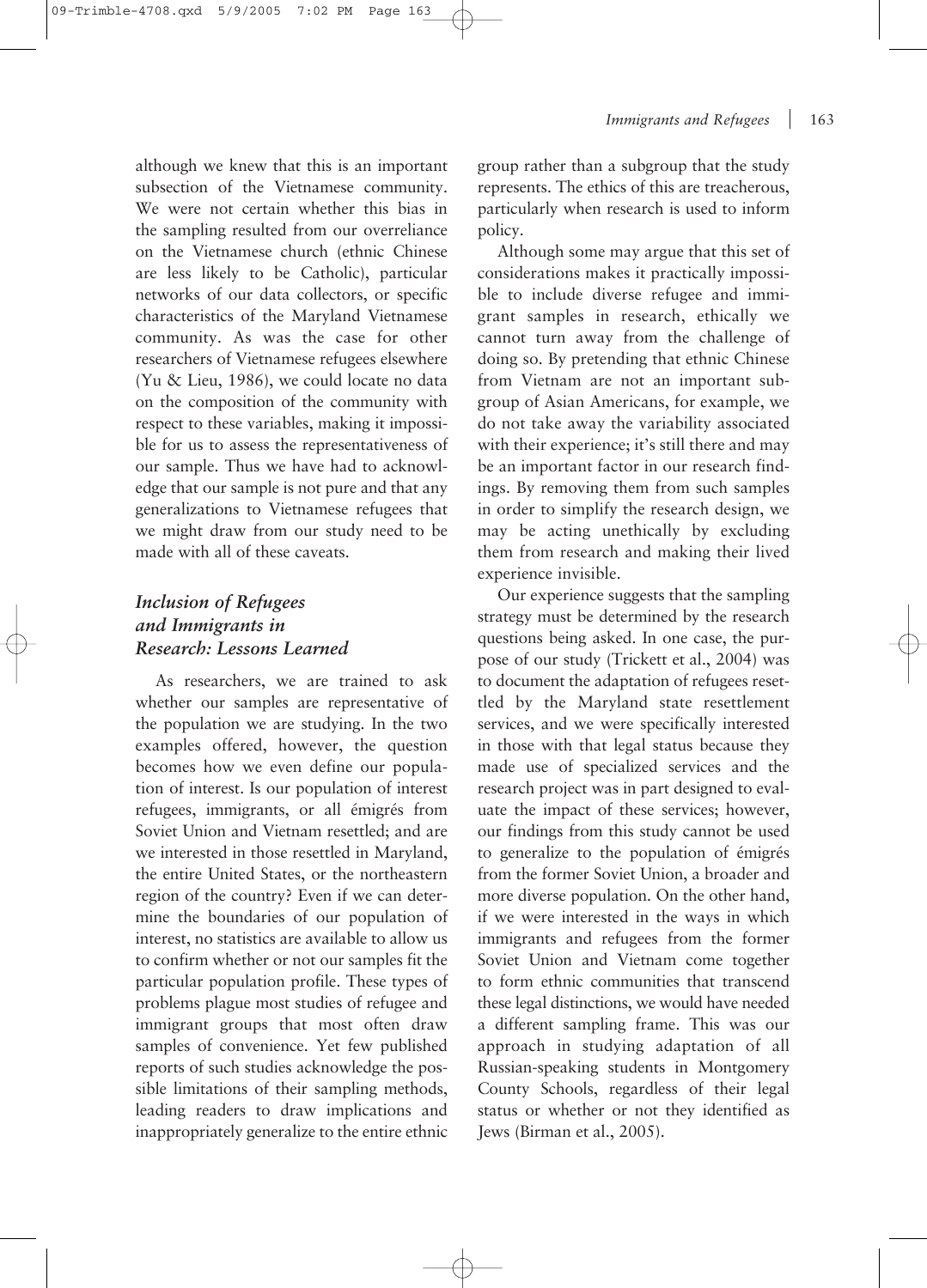An ethical approach to research is to insist on including the diversity of immigrant and refugee populations in research and to include questions about the variety of withingroup variations in the research protocol. Researchers need to define and describe the specific population of interest and the ways in which their sampling strategies are intended to capture its particular segments. Most important, researchers bear an ethical responsibility to clearly outline the limitations of their sampling strategy and caution others against generalizing inappropriately to other segments of the refugee or immigrant group. In this way, others can learn about these populations and appreciate the limitations of the findings.

# **ETHICAL TREATMENT OF RESEARCH PARTICIPANTS IN RESEARCH ACROSS CULTURES**

When research projects are conducted across cultures, researchers need to tailor ethical guidelines for the responsible conduct of research to the ways in which ethical issues are viewed by the culture of the community being studied. Cultures different from that of the investigator may have different perceptions of what issues constitute ethical dilemmas. Lack of familiarity with participant cultures poses particular challenges with respect to assessing research risk/benefits, procedures to obtain informed consent, determining appropriate incentives in research and avoiding coercion, and maintaining confidentiality.

# *Challenges in Determining What Is Ethical*

Different cultures may have ethical codes that may be in direct contradiction to those of the culture of the researchers. For example, in many countries worldwide, terminally ill patients are not told the truth about their medical condition, and doctors only reveal the seriousness of their health status to the family. This is done because of cultural assumptions that dying people would not want to know about their condition and that knowing may actually harm them by making them more likely to give in to depression, which can in turn worsen their health outcome (Levin & Sprung, 2003). On the other hand, in the individualistically oriented United States, the reverse is true. Doctors feel it is their duty to tell the truth to the patient, yet they are judicious about releasing information to others, even family members, unless the patient gives consent. Thus, if immigrants were involved in a research project, revealing to research participants that they have a terminal illness may be perceived as a right in one culture and an ethical violation in another.

When conducting research across cultures, most ethical guidelines (e.g. Tapp, Kelman, Triandis, Writsman, & Coelho, 1974) expect the researcher to act ethically according to the norms of both cultures involved. As illustrated in the example above, however, it may not be possible to honor both the culture of the researcher and the culture of the research participants. Our current ethical codes do not help us resolve such dilemmas. Researchers may feel that the only option to act ethically for them is to decide not to do the study. This, however, creates ethical dilemmas in their own right and can lead to exclusion of vulnerable populations from research.

## *Participant Rights*

Barry (1988, cited in Davidson, 1999) described a particularly challenging situation while attempting to conduct studies of HIV infection in Tanzania. The problems arose as a result of the Tanzanian government's insistence that blood samples drawn for other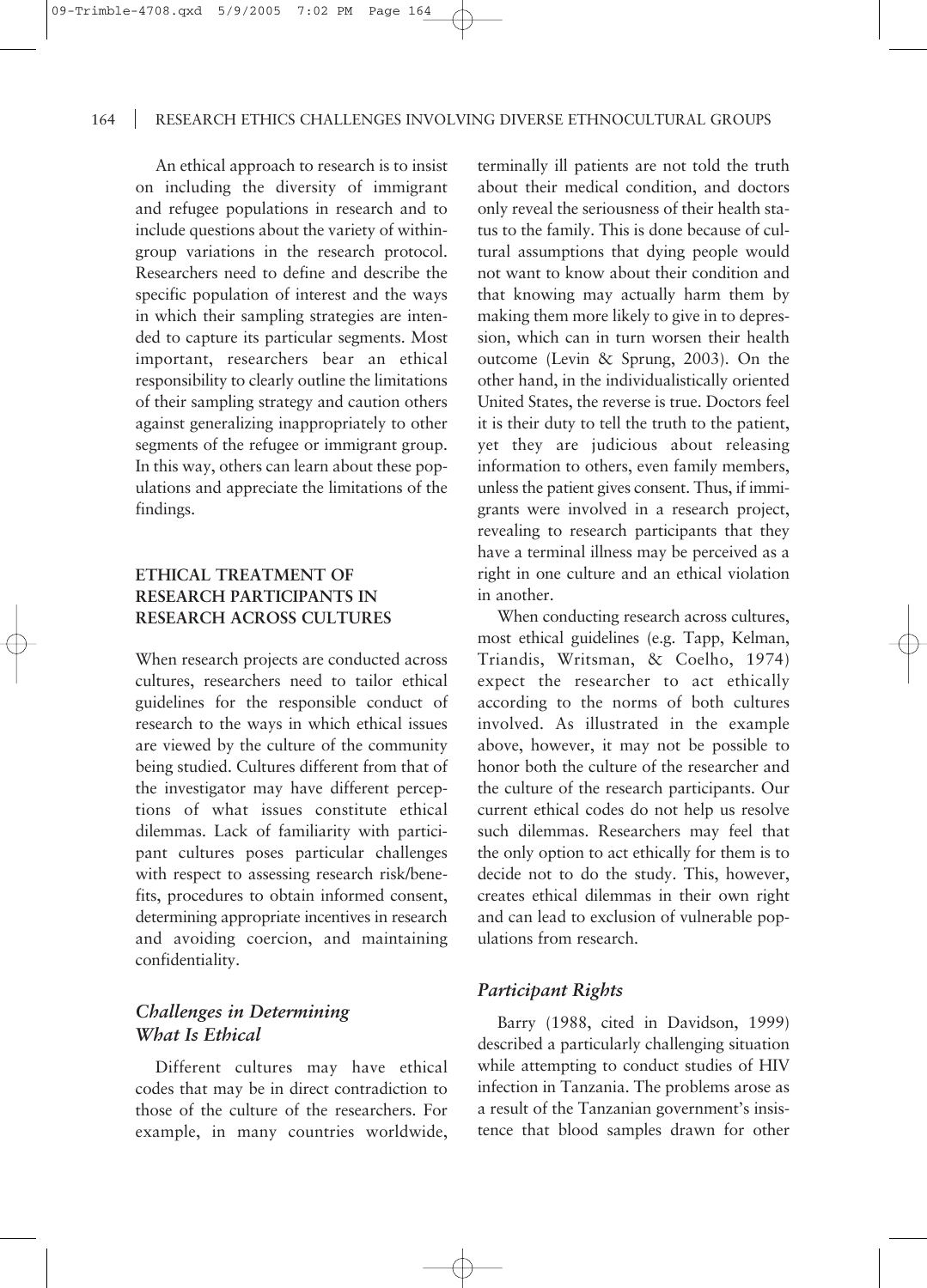09-Trimble-4708.qxd 5/9/2005 7:02 PM Page 165

purposes be used for research without the informed consent of the women who were to be tested and that donors not be informed of the blood test results. These research practices were deemed by the researchers to be in violation of the rights of donors and of regulations for research with human participants within the researchers' culture. Thus, the study did not proceed.

As Barry (cited in Davidson, 1999) points out, however, the ethical problems were not eliminated by the researchers' decision that the study should not proceed. "On the contrary, the researchers' insistence that the host culture apply ethical standards as stringent as those applied to research carried out within the developed country had the same public health outcomes that were associated with anonymous serum sampling and nondisclosure" (Barry, 1988, p. 1085, cited in Davidson, 1999). Specifically, there was no health promotion or medical treatment of persons testing HIV positive that could have resulted from conducting this research project. Further, the women who had HIV would have been no worse off had the research been conducted; they would not have been harmed by the study, and with or without the study, they would not learn about their HIV status. Negotiation of a long-term research and education plan might have contributed to prevention of HIV in the country, and collaboration with the Tanzanian government may have, over time, led to the researchers convincing them to follow Western-style research procedures. Thus ethical research practices involve attempting to negotiate a reasonable solution before deciding not to conduct the research project at all.

### *Informed Consent Procedures*

Informed consent is a complex process when administered by researchers from one culture to research participants from another. The intent of informed consent procedures is to fully disclose to research participants all relevant aspects of the research study. The benefit of this process is to educate the research participants that laws and regulations govern the research process, holding the researchers accountable. On the other hand, some informed consent procedures can be so cumbersome that they may make it nearly impossible to engage refugees and immigrants as research participants.

*Benefits of informed consent procedures.* Informed consent procedures conducted by research teams can help educate the communities they study and prevent unethical practices. In our experience, some of the organizations that refugees encounter do not follow the kinds of ethical standards that university researchers are bound by. Thus, refugees may have had experiences that lead them to distrust researchers, questionnaires, and any assurances of confidentiality. Our research team was once contacted by someone who had participated in one of our research projects and had thus spoken to us about issues of informed consent. She was calling because she was concerned that her elderly relative was being asked to complete questionnaires on personal matters as part of a special recreational program at a social service agency; however, there was no explanation or consent form for the survey provided, and the surveys were not anonymous. Her experience participating in our research project led her to question procedures of this organization and raise awareness among others in the community about research ethics. Thus, carefully conducted informed consent procedures can have benefits beyond assuring the rights of participants in a particular research project.

*Challenges resulting from informed consent procedures.* In practice, however, informed consent procedures can also discourage members of communities from participating in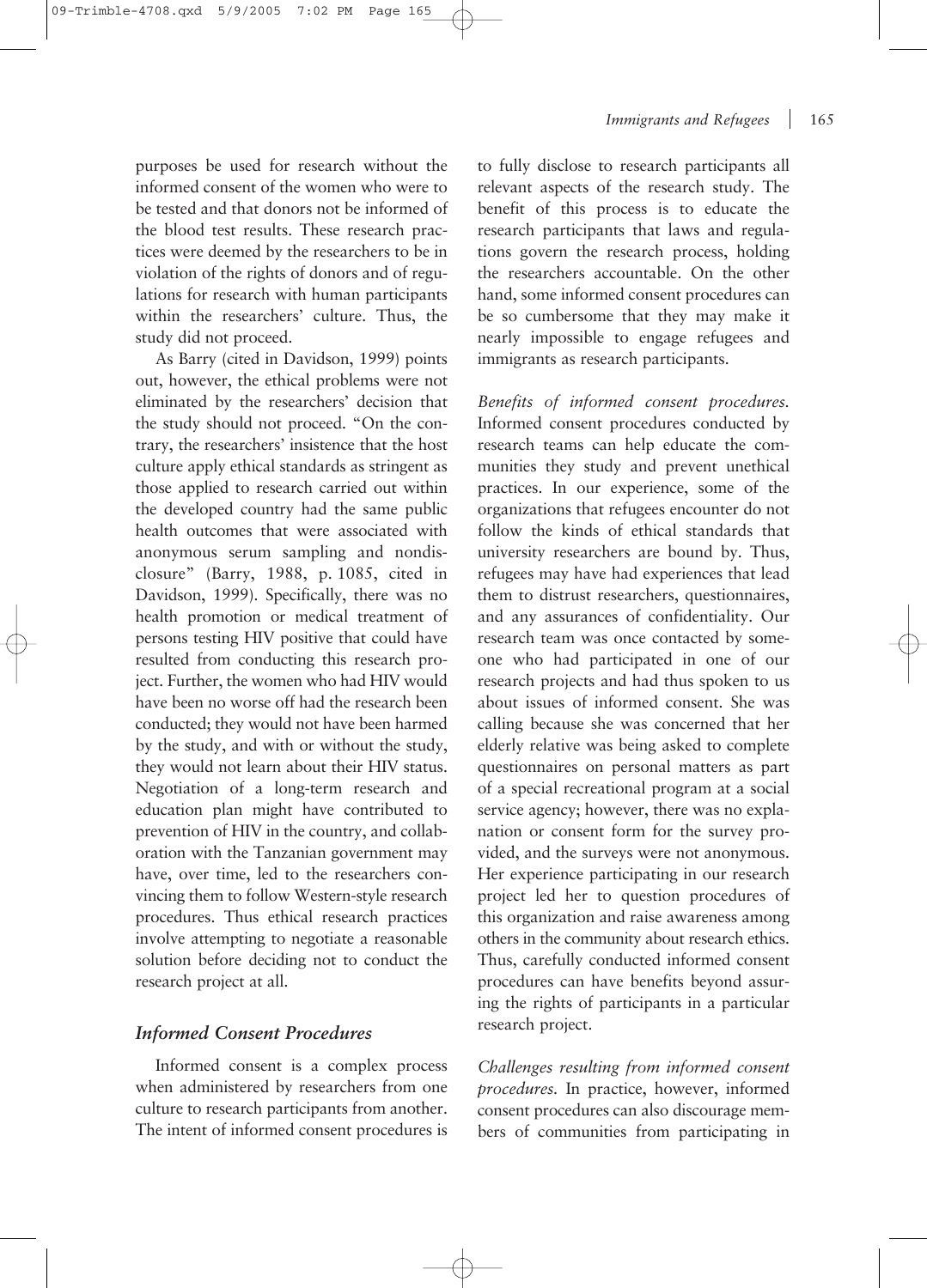research projects for a variety of reasons. The need to sign informed consent forms takes away the possibility of anonymous participation and may create great fears about loss of confidentiality. Further, the increasingly stringent expectations about complexity of consent forms on the part of university internal review boards may inadvertently create as many problems as they solve. Informed consent forms often resemble the kinds of small-print, lengthy, and legal-sounding documents and statements that consumers are frequently asked to sign in our society. They can leave the reader confused and worried that by signing, they may be giving up their rights to object or withdraw. Studies have shown that research participants perceive the informed consent process as intended to protect the researcher rather than the participant (Howard-Jones, 1982). Moreover, complex and legalistic consent forms can prove nearly impossible to translate into multiple languages, particularly for immigrants and refugees who have low levels of literacy in their own language.

For example, Yu & Lieu (1986) described great difficulties in obtaining signed informed consent from Vietnamese refugees whom they were surveying, even when they were perfectly willing to participate in the study. The prospective participants' fears stemmed from their perceptions of the threat of communism, as they believed that Vietnamese communist spies may come after them after learning that they willingly signed such a document. Subsequent to obtaining informed consent, these researchers report that one refugee discontinued the interview and asked for the form back so that she could destroy it, and another had 3 sleepless nights following the interview, fearing possible repercussions that might result from signing the form.

*Informed consent: Lessons learned.* In our research, we've learned that the informed consent process needs to be an important part of the research project, requiring budgeting of sufficient time and resources. Informed consent procedures need to be carefully crafted and may sometimes require extensive discussions with the research participants who may have no context within which to understand the purposes or process of research. We have tried to take an informal approach and explain our research in nontechnical ways, to the extent possible. These procedures have been extremely laborintensive and time-consuming but have yielded excellent response rates.

For example, in our studies with Vietnamese and former Soviet émigrés, we sent out a letter, in English and in Russian/ Vietnamese, to explain the reasons for the project. In this letter, we carefully explained our personal and professional interests in the project, revealing to research participants that some of us on the research team are ourselves from immigrant/refugee backgrounds and have a personal investment in collecting information on the migration experience. Bilingual and bicultural research assistants followed up the letter with a phone call and arranged for a time to meet with the prospective participants in their homes. The informed consent process was then explained during this meeting. Our explanations included describing the reason for the stringent rules and need for signatures and the professional sanctions that exist for the investigators if confidentiality is breached or approved procedures are violated.

It is interesting to note that in one case a woman who had refused to participate called the university IRB coordinator to explain that she did not want to participate in the study. Our sense was that she was checking to see if our project was legitimate. We were delighted that she did so because she learned that indeed, the phone numbers on the consent form did lead her to a high-level administrator in the university whose job it was to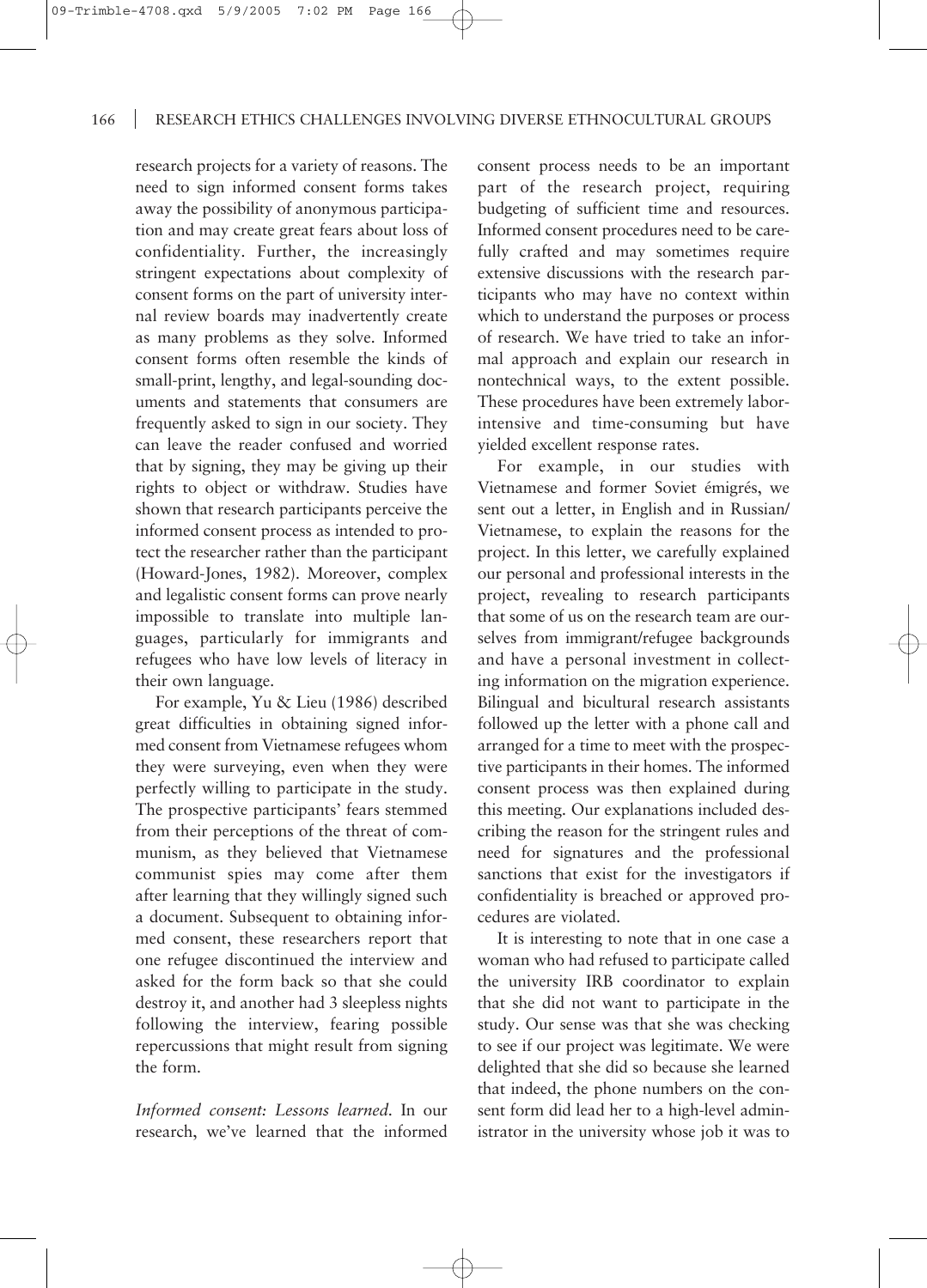09-Trimble-4708.qxd 5/9/2005 7:02 PM Page 167

hold us accountable. We hoped that she would share her experiences with others in the community and that this would help us earn the community's trust.

In general, we've come to view participants challenging the informed consent procedures or refusing to participate as opportunities to learn about their concerns and improve our procedures. In the former Soviet community, for example, on several occasions participants who had been contacted by mail or phone called me to complain about the study and expressed strong feelings that we had no right to ask that their children be taken out of class to complete questionnaires. They did not trust that we were acting independently of the state agencies that fund refugee services.

In these situations, we've insisted on assuring them that they had every right not to participate, but when possible we also provided extensive explanations of our project and mailed a blank questionnaire to ask for their feedback. In other cases, we've contacted those who refused to participate, not to persuade them to change their minds but to ask them to help us understand why. These conversations have been extremely instructive, and we've adapted our procedures based on this feedback. In almost every case, we've found that people we contacted were extremely appreciative of being asked about their opinions and input, and in several instances these conversations ended in offers to help us recruit more participants for the study. These conversations have also served as a reminder of the importance of allowing the time and space in our interaction with potential research participants to explore their reservations and concerns and reassure them about our procedures. Thus, there is a need for researchers to treat informed consent as a critical process in its own right. The informed consent process needs to be a dialogue that can reassure the participants and provide opportunities for the

research team to learn about and address participant concerns unanticipated by the research protocol.

# *Defining Incentives and Coercion in Culturally Diverse Situations*

Another particularly complicated issue in research with immigrants and refugees involves cultural differences in determining what may constitute coercion. These issues require particular attention when, as is most often the case, power differentials exist between the researchers and the research participants. For example, when the research participants are undocumented aliens, they may want to avoid participation in research projects but may also not fully trust that they are free to decline participation. Refugees who are being held in refugee camps constitute a particularly vulnerable group, as their rights are substantially restricted, and to some extent they are a "captive" population. Thus, what constitutes voluntary participation in research projects, particularly when they are sponsored by powerful organizations, is not always clear (Fisher et al., 2002). In our own work with Vietnamese and former Soviet refugees, we have had several instances of differences with the communities with respect to what constitutes coercion. Two specific examples are offered below.

*Case 1: Involvement of religious community leaders.* In our research with the Vietnamese community, we collaborated with Mr. Nguyen (a fictitious name), a master's level psychologist of Vietnamese background, to identify the sample, translate and adapt measures, structure and coordinate data collection, and supervise the bilingual/bicultural research assistants who collected the data. We felt that he was an ideal choice because he had extensive training in psychology, firsthand knowledge and understanding of the Vietnamese language and culture, and was a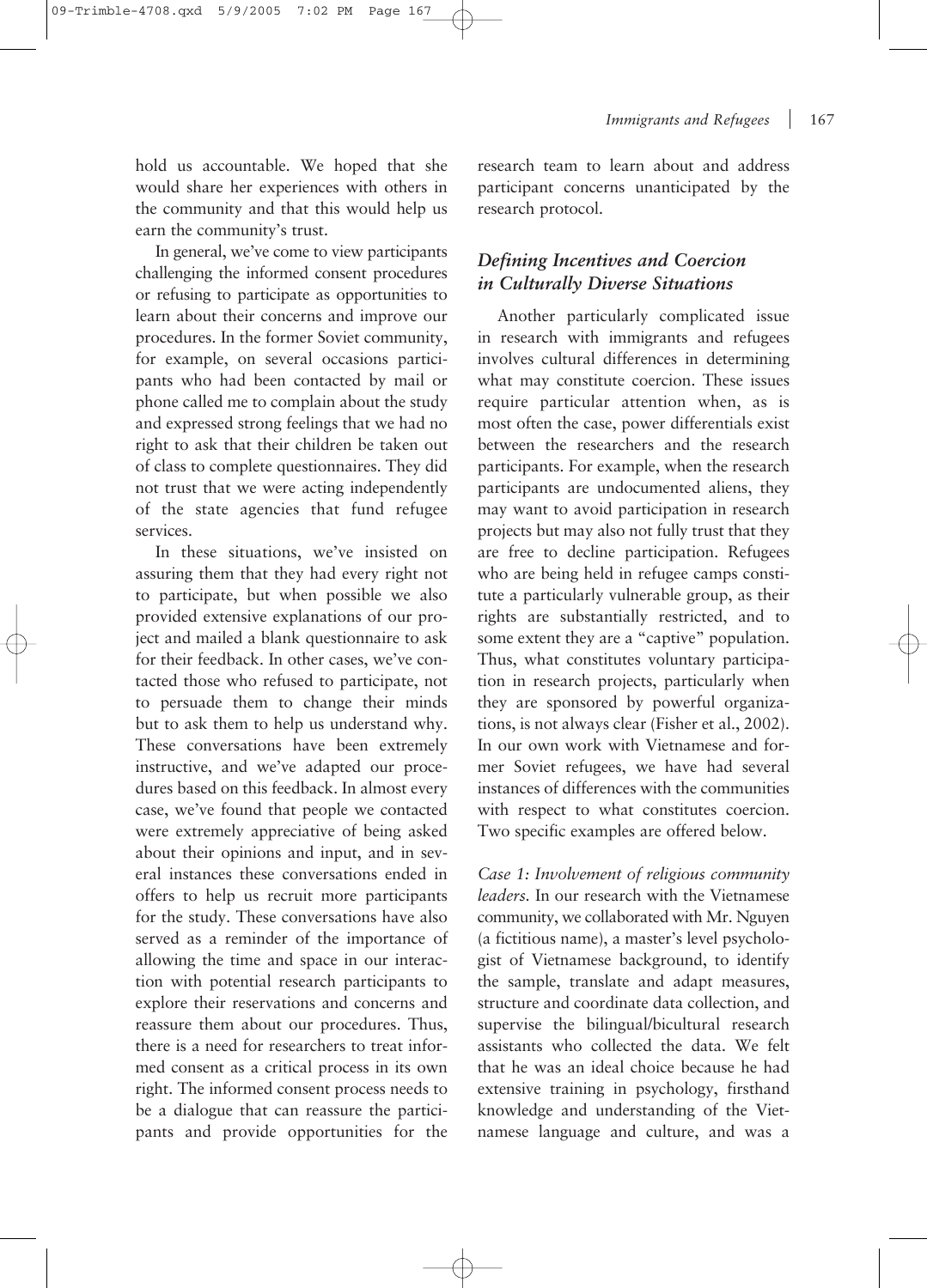leader commanding respect from the local community. We had discussed at length various procedures, including informed consent and ethical practices in conducting the study, and, in retrospect, we assumed that because of his master's level training in psychology and experience conducting his own research project for that degree, Mr. Nguyen's understanding of ethical concerns would be similar to ours. We were surprised to learn, however, that his perception of what was coercive differed from our more American or Western views.

09-Trimble-4708.qxd 5/9/2005 7:02 PM Page 168

We were planning to set up data collection in a Vietnamese church when Mr. Nguyen called us with what he thought was great news, that the priest was happy to help us with our project and was willing to describe and endorse this project during the services. In addition, Mr. Nguyen was particularly pleased that the priest was going to recommend that the \$15 stipend that our research project was giving families in return for their participation be donated by the families to the church. Mr. Nguyen thought this was a great idea. He had been concerned in the past that many families were uncomfortable taking the money in return for participation, but he thought that this was a very palatable option for them. There would be no embarrassment involved in accepting the money, and they would feel that it would be a great honor to be able to do this for their church. Our own ethnocentric reaction was one of surprise that Mr. Nguyen, despite his level of training in psychology and some experience with research, did not perceive this procedure as unethical.

Mr. Nguyen was, in turn, surprised to learn that our perception of this arrangement was that it would be coercive and unethical. Our concern was that parishioners would feel that the priest's endorsement of the project meant that he expected them to become involved; and the suggestion to donate to the church the money that we were giving them for their participation seemed to take away their rights for reimbursement in return for their participation. After some discussions, Mr. Nguyen immediately assured us that he would ask the priest not to speak to the congregation at all, and we continued with a more limited snowball data collection procedure.

Although we considered negotiating with the priest some other noncoercive process that would take advantage of his endorsement of our project, we were also humbled by our realization that we were outsiders to the church and community and would have little control over, or firsthand knowledge of, what actually would take place in the church. Because our lack of language facility made it impossible for us to participate in this process, because we were sure that other misunderstandings may take place, and because we were conducting the project from out of state, we decided not to risk colluding in potentially unethical behavior and chose a different participant recruitment strategy altogether. Under different circumstances, however, and with more time and resources, we might have considered working out an alternative process with the priest.

*Case 2: Involvement of community organizations.* The second situation occurred within the former Soviet immigrant community. Mrs. Katz (not her real name), a woman active in the community, agreed to help us with collecting data from former Soviet elderly. Mrs. Katz lived in a subsidized housing building with many other former Soviet elderly. She invited us to the party room in her building where she said that she would gather the Russian-speaking elderly. The incentive for research participation was \$10 a person, which is a substantial sum of money for the refugee elderly, most of whom live on Supplemental Security Income (SSI). Thus, when she told us that she could gather as many as 50 people one evening, we were not surprised and collected the questionnaire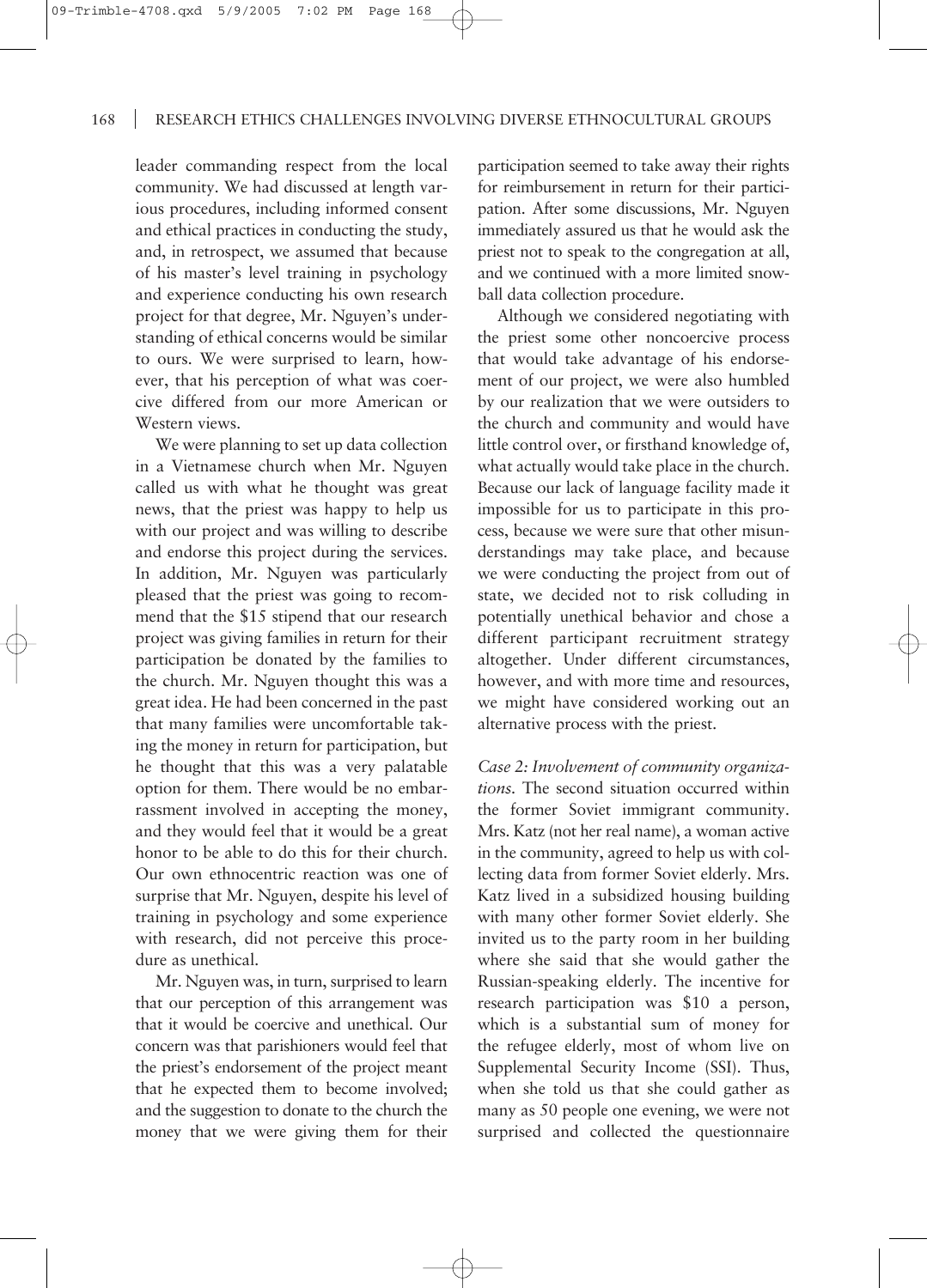data. Subsequently, we received a call from someone else in the Russian community who had heard that an elderly woman was very upset because she was denied the opportunity to participate in a research study and earn \$10. On further investigation, it turned out that Mrs. Katz was the president of a community association in her building. We also learned that Mrs. Katz charged a membership fee of \$7 to belong to her association. Apparently, she made the announcement in her building about the research project and said that this would be an opportunity for the participants to earn \$10; however, only association members would be allowed to participate. Those who were not association members had to join the association but could use part of the money from the \$10 research incentive to join at the time of the data collection. The woman who had complained did not want to join the association and was denied the opportunity to participate in our research project.

We were horrified to learn of this and proceeded to make every attempt to rectify the situation. We called Mrs. Katz and had a long discussion with her about the problem that she had created for us. Our efforts to protect the confidentiality of the research participants created a further problem because we did not have a list of names and contact information of those who participated. Although we obtained signed consent forms that we could use to decipher the participant names, we had promised them that their participation was confidential, and contacting them after the data collection, we thought, would ruin that trust. Mrs. Katz promised to call everyone who joined the association that evening (she told us there were very few) and offer to return the association fees. She also contacted the two people to whom she had denied the opportunity to participate, and we were able to include them in the study.

Although we felt confident that Mrs. Katz had acted unethically according to our standards (and were upset that she had not been truthful with us), from her perspective she took the opportunity to do something positive for her community: Create an association that would serve as an advocate for the members and garner resources on their behalf. Here, we learned the importance of extensive discussion about ethics with community organizations who help us in the research process. In retrospect, we had jumped on the opportunity to collect a large amount of data too quickly, and we should have looked into Mrs. Katz's background with others in the community who would have probably alerted us to the existence of her community organization.

## *Confidentiality*

Issues of confidentiality can also pose difficulties in conducting research with immigrants and refugees. First, some communities are small, and members of the research team need to guard against inadvertently revealing information that they became privy to as a result of the study (Fisher et al., 2002). Having members of the community collect data can, in fact, be problematic because respondents may feel that fellow immigrants will not honor their promises of confidentiality. In Russian culture, for example, the word *privacy* doesn't exist, and many are unlikely to believe that professional ethics will truly prevent a researcher from gossiping. This is why it is a helpful strategy to explain to former Soviet émigrés that sanctions exist against the researcher when confidentiality is violated. Some researchers (e.g. Jacobsen & Landau, 2003) suggest that, to guard against this, research assistants collecting data must be proficient in the language of the refugees, but not from the same culture or community.

On the other hand, relationships within the ethnic community can be a great asset in the research. Ironically, it was through community gossip networks that we learned about

## *Immigrants and Refugees* | 169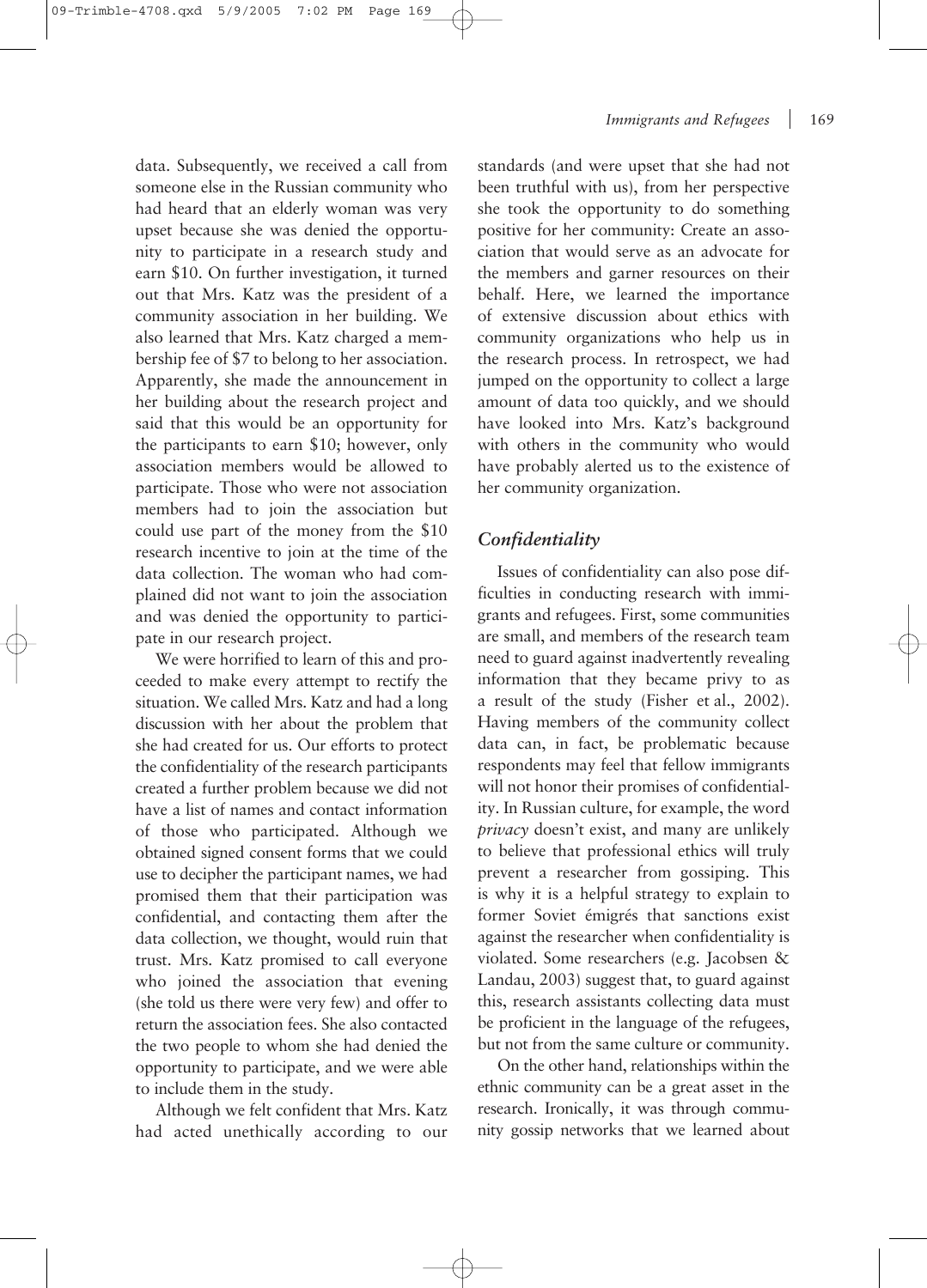the ethical violation involving data collection using Mrs. Katz. In our experience, working with an ethnic community over a long period of time provides multiple opportunities to demonstrate to others that we will not reveal information that was provided to us by participants as part of the data collection. Thus, in the long term, trust can be earned.

*Case 1: Receipts for research compensation.* Even when it is possible to develop an excellent reputation and community trust, other obstacles can emerge. In our study with former Soviets, we reimbursed families for their participation. The simplest process to do this was to pay cash for participation; checks would take some time to cut, and we did not want to risk the possibility that they would arrive late or not at all, which would violate the participants' trust; however, in return for the cash, the university required not only signed receipts from participants but also their Social Security numbers. Research participants were extremely uncomfortable with this process and felt that it completely undermined our assurances of confidentiality. They were concerned that because the study was being funded by the state office of refugee resettlement, we were interested in tracking private information about them by using their Social Security number. Former Soviet émigrés have good reason not to trust bureaucratic procedures, and we took their concerns seriously. In the end, we were able to convince the university to reconsider the rule, and they waved the Social Security number requirement. Nonetheless, this experience again reminded us of how much care needs to be taken to assure and protect confidentiality in these situations.

# *Ethical Treatment of Research Participants: Lessons Learned*

It is perhaps an understatement that conducting research with people from different cultures, with different norms and definitions of ethical behavior, different experiences with research, and lack of trust of government organizations that fund research is tremendously challenging. The importance of ensuring protection of participant rights, guarding confidentiality, avoiding coercion, and creating extensive informed consent procedures cannot be overstated. These activities are labor-intensive and costly procedures and require a constant willingness to learn about and resolve unanticipated barriers and concerns. They must also be informed by a true understanding of the culture and community of the participants. The processes that are required to assure ethical treatment of research participants from diverse immigrant and refugee groups are in many ways identical to those required to successfully recruit these participants into research. Many have noted (e.g. Miranda, Azocar, Organista, Muñoz, & Lieberman, 1996) that minorities and immigrants are often reluctant to participate in research projects. We have viewed the process of ensuring that we engage in ethical research practices and the process of recruiting research participants as one and the same. The most important strategy in this process involves working with cultural insiders on the research team to ensure that understanding of the community and the culture informs the ways in which these aspects of the study are designed and implemented. This is the most important lesson learned, and the subject of the next section.

## **INCLUSION OF CULTURAL INSIDERS ON RESEARCH TEAMS**

The ethical dilemmas described above arise out of cultural differences and power differentials between the investigators and research participants. The Tapp Report (Tapp et al., 1974), a landmark attempt to provide guidelines for ethical conduct of cross-cultural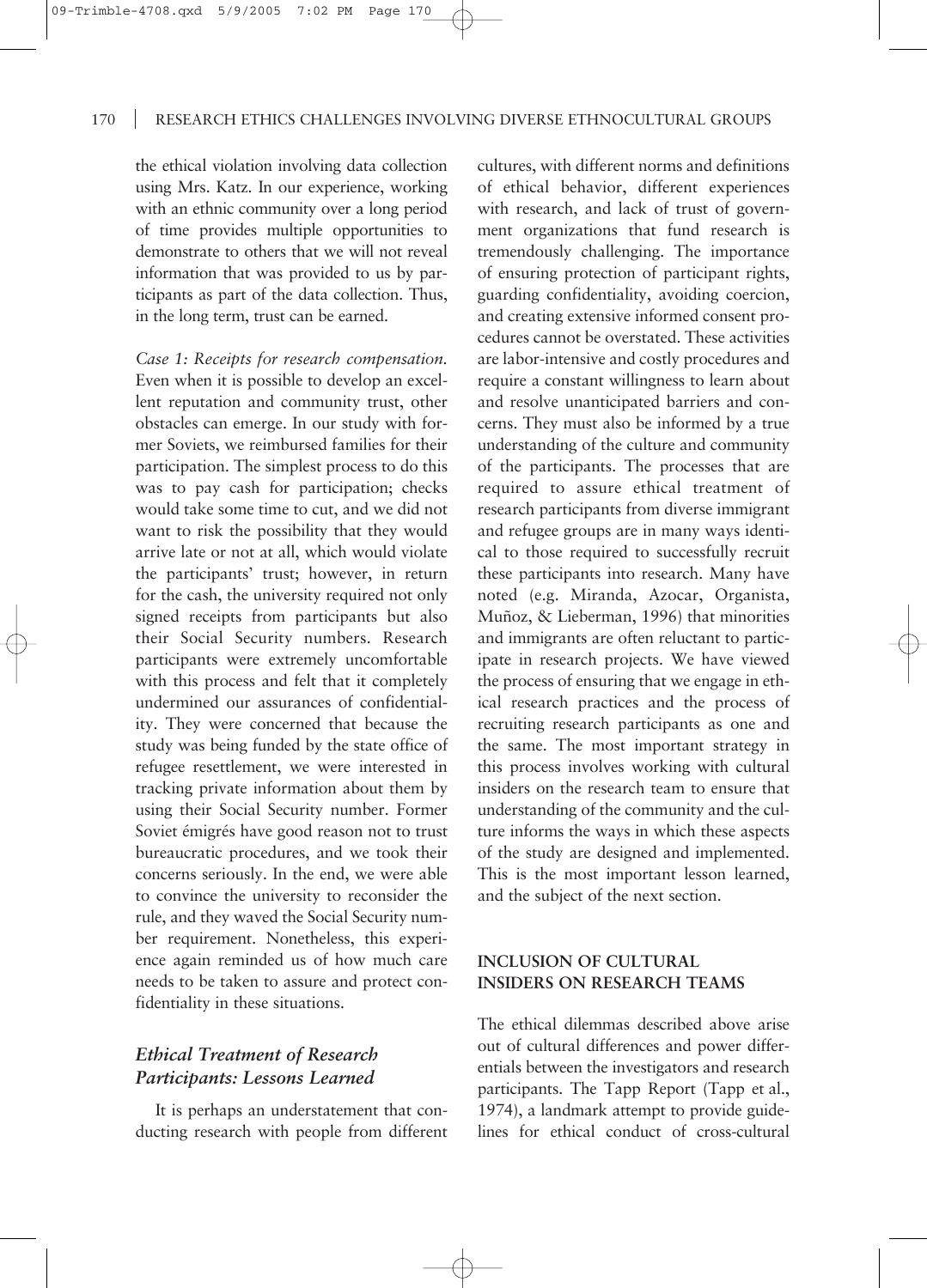09-Trimble-4708.qxd 5/9/2005 7:02 PM Page 171

research, was developed by cross-cultural psychologists, primarily from the United States, but with extensive input from international colleagues and involvement of the American Psychological Association, the International Association for Cross-Cultural Psychology, and other organizations. Although it has been criticized more recently (Davidson, 1999) for being overly idealistic, the report represents the most comprehensive effort to date to provide ethical guidance to psychologists working in cross cultural situations. The advisory principles outlined in the report are directly relevant to research with immigrants and refugees.

The report outlines principles of responsibility within three broad areas: (a) to individuals and communities studied; (b) to collaborators and colleagues in the host community, and (c) to the scientific community to ensure scientific standards. The first and third sets of principles are echoed in the discussion above, as they involve the importance of attending to ethical treatment of research participants, maintaining scientific rigor in research design, and reporting of research findings with candor. The second area mentioned by the Tapp Report, however, is the focus of the remainder of this chapter and concerns the ways in which researchers must involve cultural insiders, or collaborators, from the host community in the research process.

The underlying assumption of the Tapp Report is that cross-cultural research can be conducted ethically *only when done in collaboration and partnership with members of the cultural communities being studied.* Thus, it is not enough for the investigator to develop cultural sensitivity and knowledge about the group of interest. Rather, ethical research cannot be conducted across cultures without involvement of members of the community being studied. In this vein, the Tapp Report suggests that involvement of members of the community on the research

team must be collegial and is most effective when the ethnic collaborators are professional peers to the principle investigator and thus also highly trained researchers. The Tapp Report cautions about the potential for exploitive relationships and goes even further to suggest that investigators are responsible for ensuring that involvement in the research project must be professionally beneficial for the cultural collaborators.

The notion that it is important to include members of the community being studied is generally accepted by most researchers and not new (Fisher et al., 2002); however, on closer inspection, the need to include cultural insiders on research teams raises several questions that have not yet been sufficiently explored in our field, particularly with respect to immigrant and refugee groups. The first question is who is qualified to be a true cultural insider and represent an immigrant community on the research team; the second is in what capacity does this cultural insider need to join the team.

I have conducted the research program on émigrés from the former Soviet Union described above as a cultural insider, having come to the United States as a Soviet Jewish refugee; however, I was an outsider to the Vietnamese community. My perspective on insiders and outsiders on research teams is shaped by these experiences. Seeing firsthand the relative advantages I had as a cultural insider, I have become convinced of the importance of seeking out ways to involve cultural insiders, to the extent possible, in the research enterprise.

## *Defining Cultural Insiders*

I use the term *cultural insiders* to refer to persons who have knowledge of the language and familiarity with the culture of a particular group through their membership in that group. Although insiders in general have shared lived experience with persons whose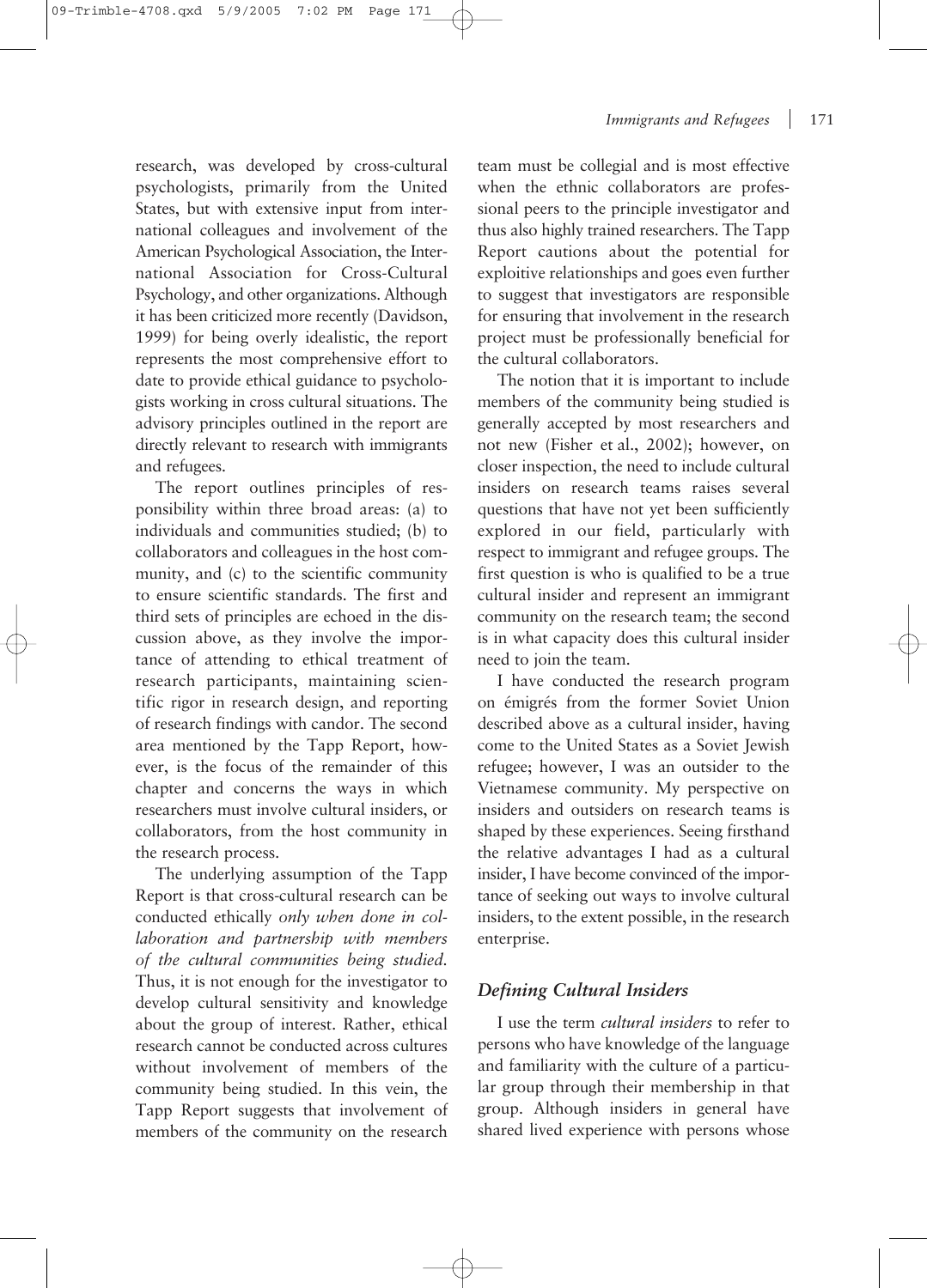lives they study (Bartunek, Foster-Fishman, & Keys, 1996; Bartunek & Louis, 1996; Chaitin, 2003; Griffith, 1998; Staples, 2000), *cultural* insiders have the additional advantage over outsiders because they have facility with the language and culture that allows them access to the cultural community, which can be extremely difficult to gain even by sensitive and knowledgeable outsiders.

*Partial insiders.* To some extent, a true cultural insider is an abstraction. The prior discussion of the complexity of defining the refugee and immigrant group may raise the question of whether it is possible to be a cultural insider at all. Social class, extent of acculturation, and religious and other differences can make people who are seemingly united by language and culture only *partial* insiders to each other's world in some situations (Griffith, 1998). In my case, for example, although I speak Russian and am familiar with Russian culture, I came as a Jewish refugee and may be perceived as an outsider by non-Jews. Many have written about the extent to which anyone is both an insider and an outsider when working within any community (Chaitin, 2003; Griffith, 1998). On the other hand, in immigrant and refugee communities, native knowledge of the language and culture creates a different degree and level of access than that available to sensitive and caring outsiders.

*The insider identity.* In the research context, the definition of who constitutes an insider rests on the extent to which the researcher identifies with the culture or community being studied. With a sense of identity, insiders experience the findings of the research as reflecting on them directly. Even in situations when members of my research team were only partial insiders in the former Soviet community, doors to participants' homes and community organizations were opened to us when we were able to explain to them the ways the research touched on our lives personally. Further, not only did they understand that our study was designed to learn about *their* perspectives, but they also trusted that we had enough understanding of their experience to know what questions to ask to uncover the issues that concerned them the most. Most important, the participants understood that the bicultural members of the research team identified with the émigré community they were studying. As a result, the ways in which our study would portray members of the community would reflect on those of us on the research team who were Russian as well.

*The cultural insider continuum.* We have also found that it is useful to think of cultural insiders along a continuum. No one person can represent the entire community, as there are differences in perspectives and experiences within any community. Thus it is necessary to have a spectrum of community members involved with a research project. Our Vietnamese project may have benefited from involvement of multiple persons of Mr. Nguyen's stature who may have represented different segments of the émigré community. Access to multiple gatekeepers may have provided us with a better appreciation of differences within the community and forced us to be more sensitive to differences and peculiarities of various religious and other organizations and their leaders. In my case, I have been fortunate in working with other cultural insiders from the Soviet Union on shared research projects, people whose experience of migration and acculturation differed from mine. Through this work, we have found that although we shared a common language, country, and culture of origin, acculturation differences among us created an "acculturation chain" of experience, with people forming "links" between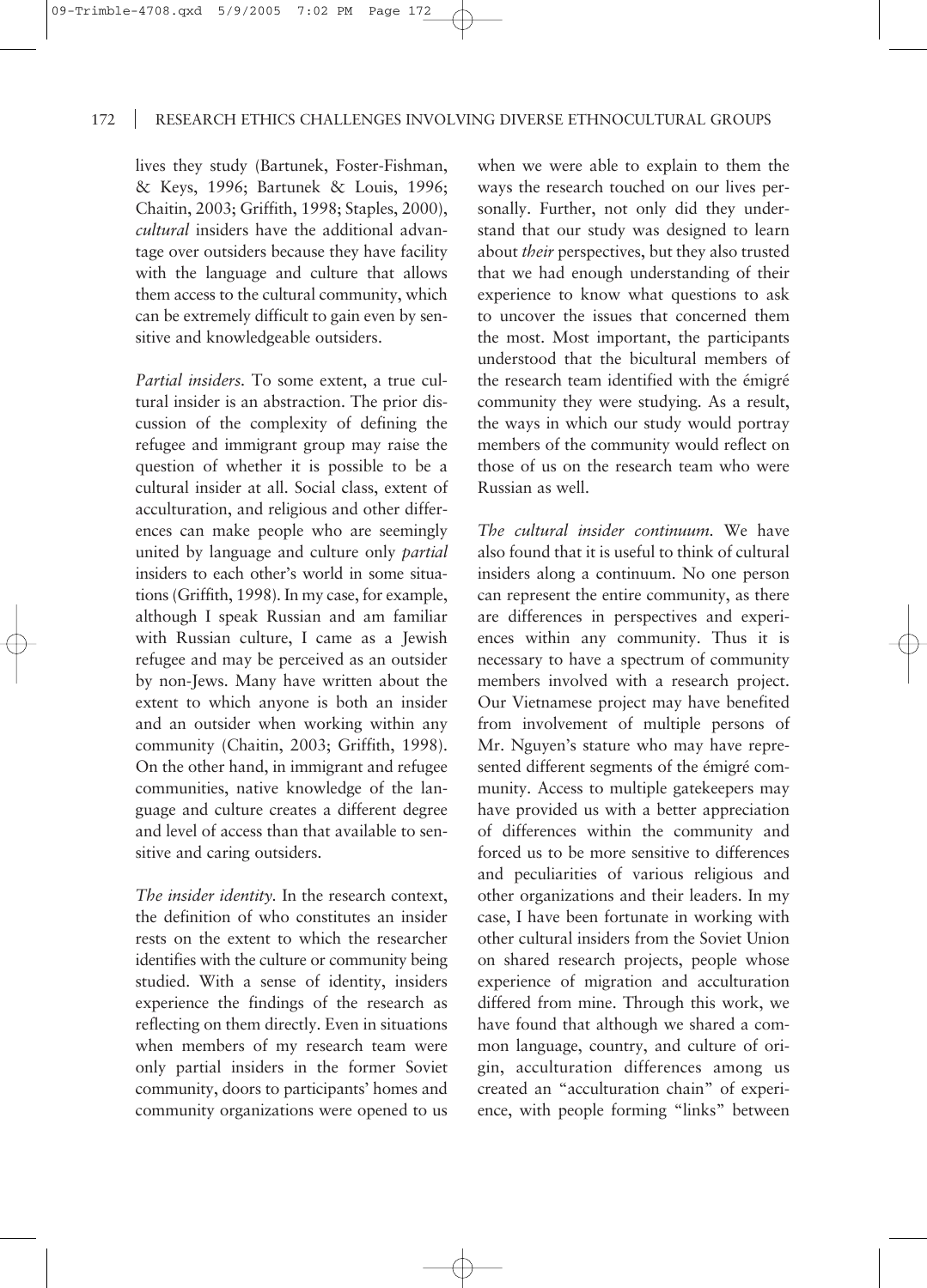divergent perspectives of those who are more or less acculturated than others. Without such links, more acculturated persons may not fully understand the cultural perspectives of those who are newly arrived. Yet through these links, such group discussions among people at different places in their acculturation process can be very helpful when trying to understand cultural phenomena, design questions, or interpret findings. In this way, multiple perspectives on what constitutes ethical behavior or how to translate Western research practices into the immigrant culture can be discussed and alternative solutions determined.

This image of the acculturation chain can also be useful for outsiders working with an immigrant community. For example, in coming to know the Vietnamese community, we found it useful to begin our interviews with community members who were closer to us on the acculturation chain, that is, those who were more acculturated. Because they shared some cultural assumptions with us, they could explain to us the perspectives of those who were farther away from us along the acculturation continuum. Other members of the community on the researcher team can then serve as further links to different experiences that may be less accessible to those who are more acculturated.

*Social networks.* Another invaluable asset available to cultural insiders are the social networks within the ethnic community. Our research has confirmed the importance of ethnic social networks for both former Soviet and Vietnamese refugees, particularly adults. In fact, we have found that adults in both groups continue to have over 80% of their social contacts with members of their own ethnic group, even after many years in the United States (Trickett et al., 2004). Immigrant networks are also interesting because members of particular local communities within the countries of origin are scattered across the United States in the process of resettlement. This phenomenon creates multiple and overlapping ethnic networks, as immigrants and refugees come to know others from their ethnic group who live near them in the United States but also maintain contact with close family and friends elsewhere in the country. The interwoven nature of immigrant networks makes them potentially broader, and membership in them can help provide tremendous access to multiple segments of the population. At the same time, it makes protection of confidentiality even more imperative.

Our ethnic social networks played a critical role in our experience with Mrs. Katz, described above. First, without insider status and personal connections (Mrs. Katz was the mother of a friend's friend), we would not have had access to these research participants, or at least it would have been difficult to earn their trust. Mrs. Katz made data collection on a large scale possible for us. At the same time, without social networks in the community, word would not have reached us that the ethical problem had occurred. It was through an acquaintance that I heard about what happened, who had heard it from someone else. Further, without insight into the culture, we might have become outraged and accused this important community member of egregious ethical violations when, in fact, she was acting in ways she felt were ethical. We learned to ask many questions about how data collection opportunities are being set up in future work to avoid such situations. On the other hand, although I have no reason to assume that anything unethical took place, I hate to think about what kinds of things we might be unaware of in our Vietnamese project. As an outsider to the Vietnamese community, I know that I am unlikely to hear what people in the community may be saying about our research project.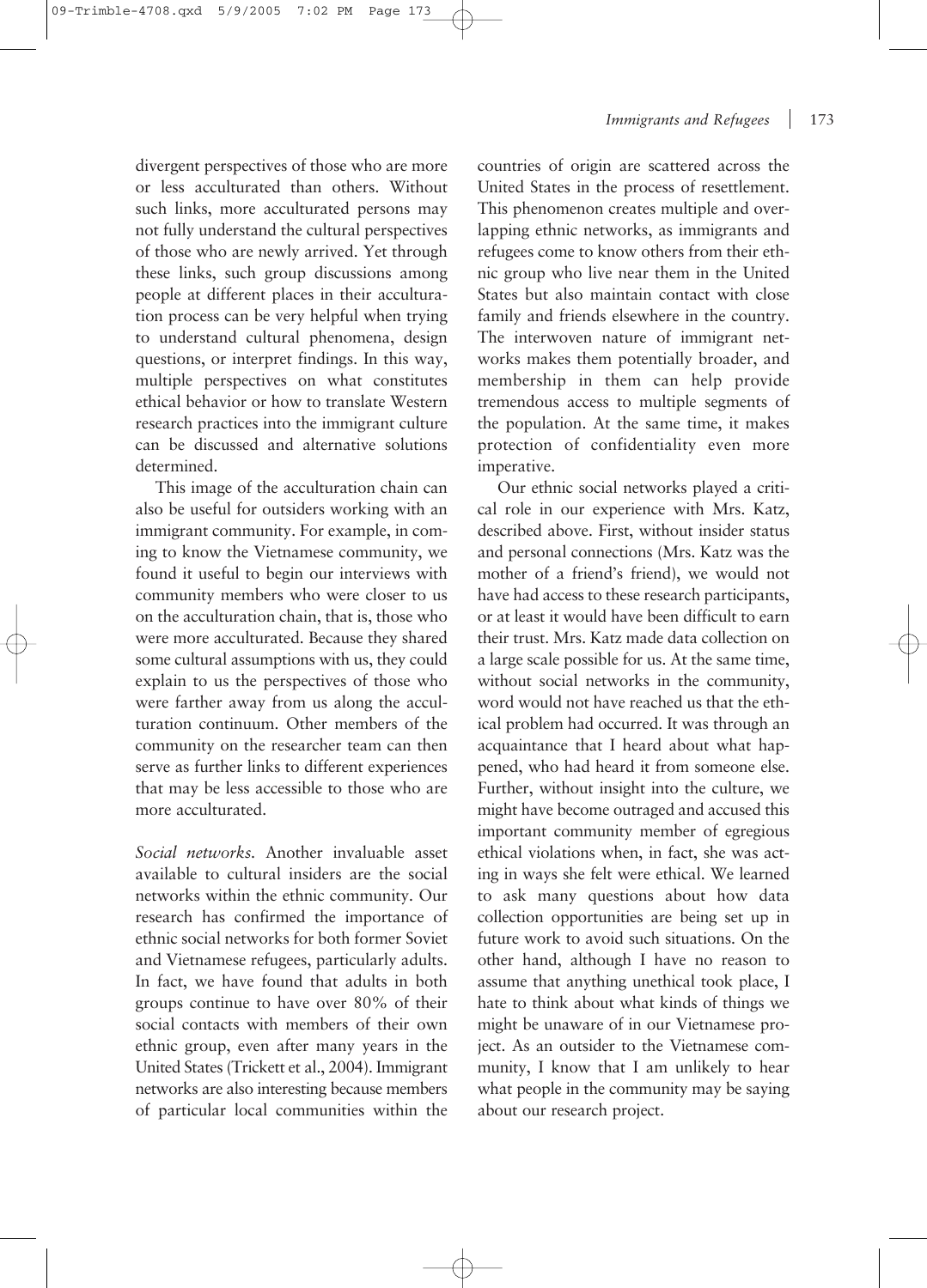# *The Role of Cultural Insiders on Research Teams*

Although there are many good reasons to include cultural insiders on a research team, the challenge remains how to do it in ways that result in their knowledge and experience truly reflecting on the research process. As the Tapp Report suggests, the best way to collaborate with cultural insiders is with professional colleagues who are themselves from the culture that we are studying. Yet the relative absence of scholars from many of the immigrant/refugee communities that we study can make that impossible. This suggests that one long-term solution to the problem of how to conduct ethical and competent research in immigrant and refugee communities is to encourage professional training opportunities for members of refugee and immigrant groups. As noted earlier, professional organizations need to acknowledge the importance of special efforts to recruit and retain in training programs not only minority group members but also members of refugee and immigrant communities who may or may not be from underrepresented minority groups in the United States. Only such specialized attention to training can create a corps of professionals who can be knowledgeable about particular immigrant groups and about the general issues that concern immigrant and refugee research.

When such collaboration is not possible, however, the task of the researcher becomes more complicated. Typically, researchers believe that they can include the insider perspectives on the research team by hiring members of the group being studied at different levels of the research project. In our Vietnamese study, we did just that. We had several highly qualified consultants who were well respected within the Vietnamese community assist us with every step of the process, including measure selection and translation, developing the sampling and data collection procedures, and interpreting the findings. We were also very fortunate to work with Mr. Nguyen who was trained within our field and oversaw all aspects of the data collection process. We have no reason to doubt that the interviewers that we hired to collect the data were sensitive to the research process and knowledgeable about the community. At the same time, in the end, there are countless ways in which we, those responsible for the design and implementation of the study, remain outsiders to the research process and the resulting data. This suggests to me that more is required in order to assure the true involvement of cultural insiders in the research process.

Unfortunately, existing structures, such as grant mechanisms, do not provide adequate opportunities to do that. In fact, most grants require that there be only one principal investigator (PI), making it difficult for researchers to collaborate with each other, much less with community members. The only solution seems to be for researchers to carefully attend to these issues as they unfold in the research process, to be cognizant of their own limitations, to be constantly vigilant about issues in the communities they study, and to ensure that cultural insiders feel free to voice their concerns and explain their perspectives throughout the research process.

## **THE FUTURE OF RESEARCH ETHICS INVOLVING IMMIGRANTS AND REFUGEES**

This chapter has outlined a large set of complexities in carrying out ethical research with immigrants and refugees. Reviewing the long list of issues and problems, one might conclude that it is much simpler not to do research with these groups! Yet as argued in this paper, this would not be an ethical stance. Rather, researchers must acknowledge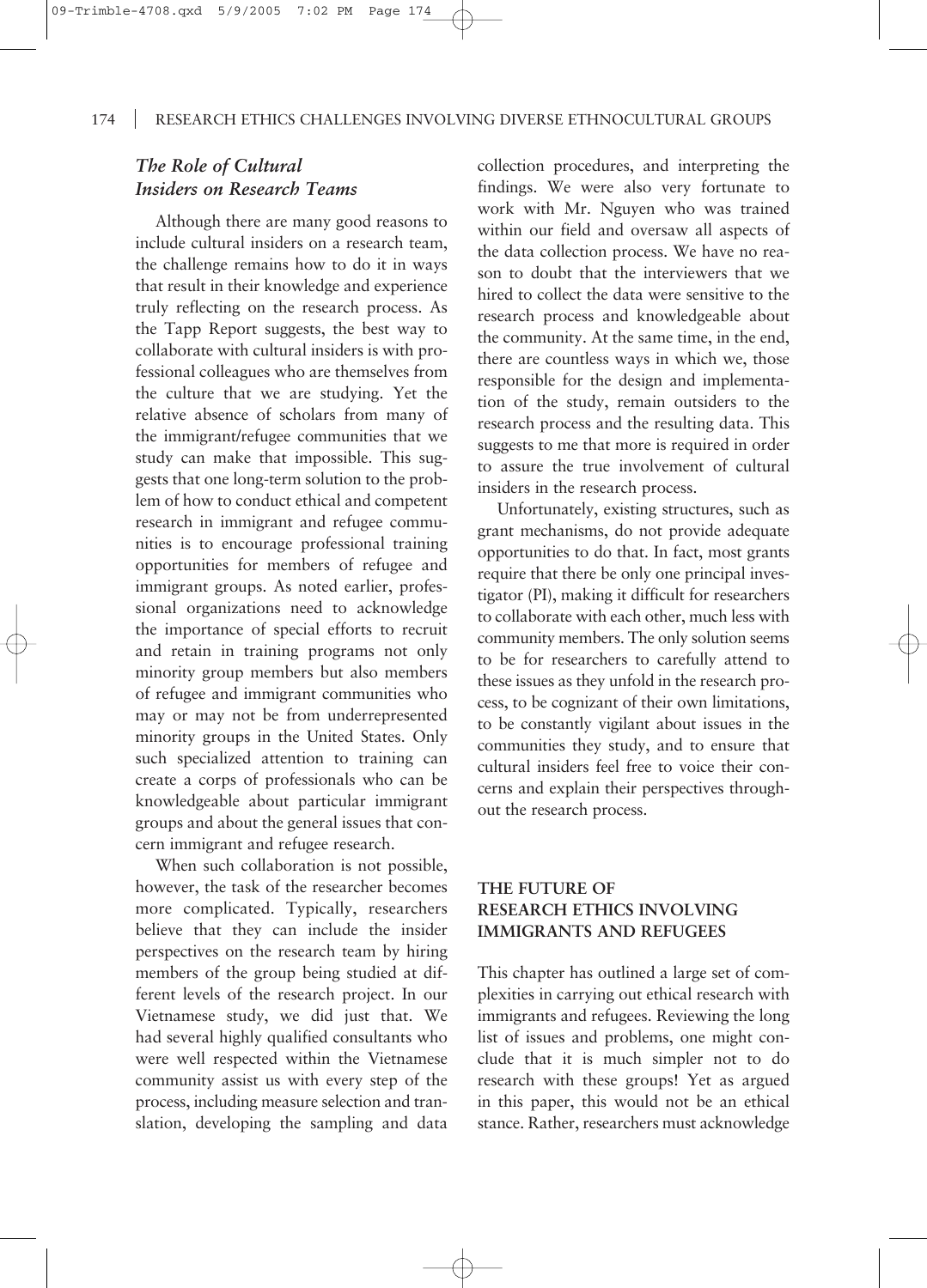#### *Immigrants and Refugees* | 175

and embrace the complexity of all groups in our society and include them in research projects.

A major theme of this chapter has been the notion that the level of complexity involved in doing research with diverse and vulnerable groups precludes the possibility that any code of ethics can fully anticipate and successfully resolve the multiple ethical dilemmas that arise in the course of doing this work. Researchers must be familiar with the ethical issues and concerns of the immigrant cultures. In addition, researchers must devote sufficient time and resources to engaging in a lengthy process of recruiting participants into the research project, obtaining truly informed consent, and assuring ethical treatment of participants.

We have learned to never underestimate possible differences in the ways that our perceptions of ethical issues differ from those of the community members. Only ongoing communication can unearth such differences and prevent potential ethical violations. Without such efforts, the researcher can remain naive about ongoing ethical issues; yet the fact that the researcher is unaware of an ethical violation does not mean that it isn't occurring.

Finally, such a process can only be successful if multiple cultural insiders are active and influential members of the research team. Further, it would be valuable for the field to learn more from the experiences of cultural insiders on the research teams, those persons who've been hired by researchers to help inform the research process. Perhaps insight into their experience can help us restructure the ways in which we organize the research process so as to ensure that they can help us, cultural outsiders, conduct ethical research in their communities.

#### **REFERENCES**

- Abernethy, V. (1996). Environmental and ethical aspects of international migration. *International Migration Review, 30*(1), 132–150.
- Bartunek, J. M., Foster-Fishman, P. G., & Keys, C. B. (1996). Using collaborative advocacy to foster intergroup cooperation: A joint insider-outsider investigation. *Human Relations, 49*(6), 701–733.
- Bartunek, J. M., & Louis, M. R. (1996). *Insider/outsider team research.* Thousand Oaks, CA: Sage.
- Birman, D., & Trickett, E. J. (2001a). Cultural transitions in first-generation immigrants: Acculturation of Soviet Jewish refugee adolescents and parents. *Journal of Cross-Cultural Psychology, 32*(4), 456–477.
- Birman, D., & Trickett, E. J. (2001b). Psychosocial and work-related adaptation of Soviet Jewish refugees in Maryland. Retrieved September 9, 2004, from http://63.236.98.116/mona/pdf/project2.pdf
- Birman, D., Trickett, E. J., & Buchanan, R. (2005). A tale of two cities: Replication of a study on the acculturation and adaptation of immigrant adolescents from the former Soviet Union in a different community context. *American Journal of Community Psychology, 35*(1-2), 87–101.
- Birman, D., Trickett, E. J., & Persky, I. (2003). Psychosocial and work-related adaptation of adult Vietnamese refugees in Maryland. Retrieved September 9, 2004, from http://63.236.98.116/mona/pdf/vietnam2.pdf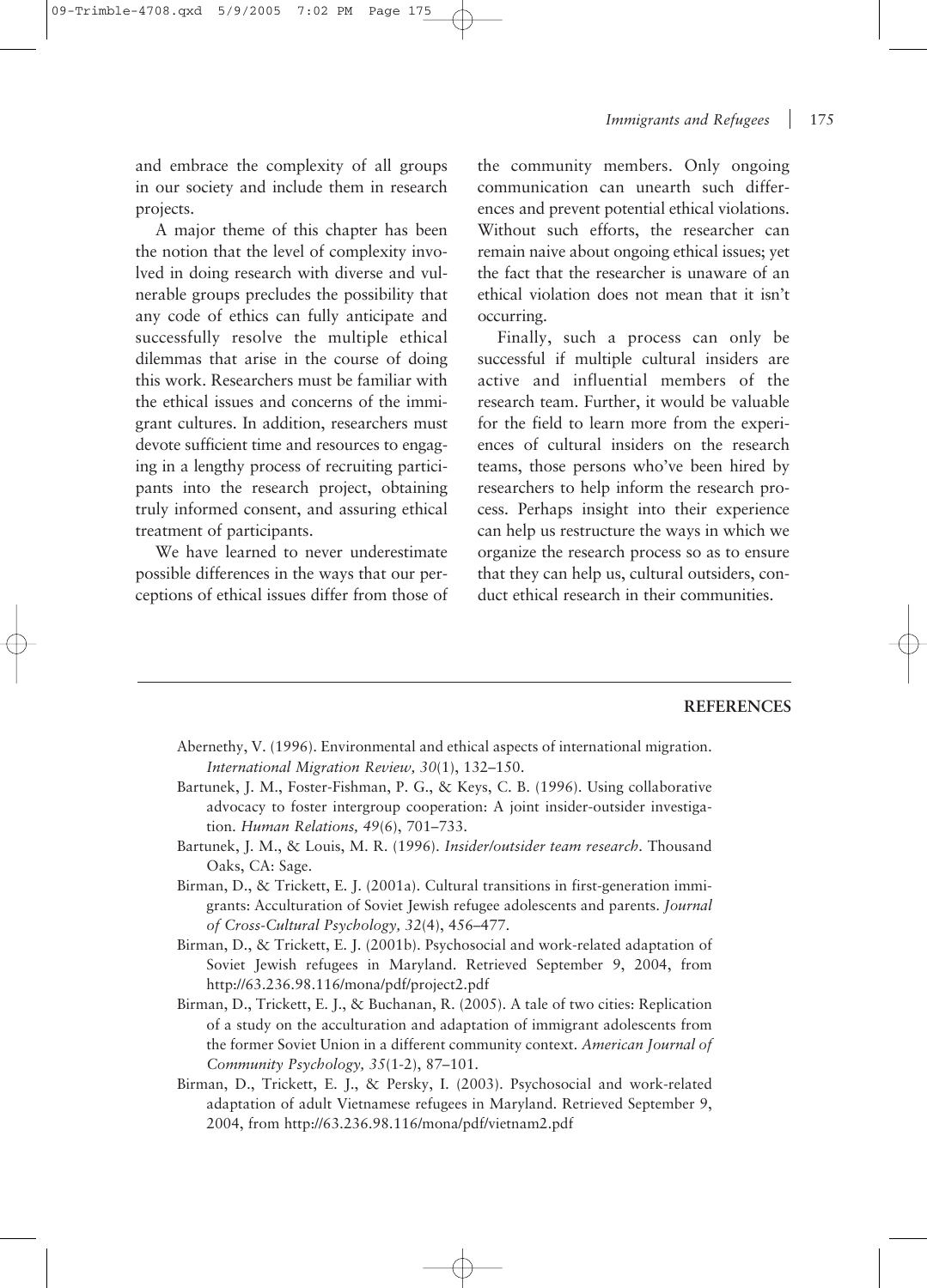- Birman, D., Trickett, E. J., & Vinokurov, A. (2002). Acculturation and adaptation of Soviet Jewish refugee adolescents: Predictors of adjustment across life domains. *American Journal of Community Psychology, 30*(5), 585–607.
- Carens, J. H. (1996). Realistic and idealistic approaches to the ethics of migration. *International Migration Review, 30*(1), 156–170.
- Chaitin, J. (2003). "I wish he hadn't told me that": Methodological and ethical issues in social trauma and conflict research. *Qualitative Health Research, 13*(8), 1145–1154.
- Davidson, G. R. (1999). Short-comings in cross-cultural research ethics: The Tapp et al. (1974) report revisited. In J. C. Lasry, J. G. Adair, & K. L. Dion (Eds.), *Latest contributions in cross-cultural psychology* (pp. 355–365). Amsterdam: Swets and Zeitlinger.
- Fisher, C. B., Hoagwood, K., Boyce, C., Duster, T., Frank, D. A., Grisso, T., et al. (2002). Research ethics for mental health science involving ethnic minority children and youth. *American Psychologist, 57,* 1024–1040.
- Gibney, M. (1996). A response to Carens and Weiner. Commentary. *International Migration Review, 30*(1), 198–202.
- Gold, S. (1992). *Refugee communities: A comparative field study.* Newbury Park, CA: Sage.
- Griffith, A. I. (1998). Insider/outsider: Epistemological privilege and mothering work. *Human Studies, 21*(4), 361–376.
- Hohmann, A. A., & Parron, D. L. (1996). How the new NIH guidelines on inclusion of women and minorities apply: Efficacy trials, effectiveness trials, and validity. *Journal of Consulting and Clinical Psychology, 64*(5), 851–855.
- Howard-Jones, N. (1982). Human experimentation in historical and ethical perspectives. *Social Science & Medicine, 16*(15), 1429–1448.
- Jacobsen, K., & Landau, L. (2003). The dual imperative in refugee research: Some methodological and ethical considerations in social science research on forced migration. *Disasters, 27*(3), 185–206.
- Leaning, J. (2001). Ethics of research in refugee populations. *Lancet, 357*(9266), 1432–1433.
- Levin, P. D., & Sprung, C. L. (2003). Cultural differences at the end of life. *Critical Care Medicine, 31*(5 Suppl.), S354–S357.
- Markus, R. L., & Schwartz, D. V. (1984). Soviet Jewish émigrés in Toronto: Ethnic self-identity and issues of integration. *Canadian Ethnic Studies, 16*(2), 71–87.
- Miranda, J., Azocar, F., Organista, K. C., Muñoz, R. F., & Lieberman, A. F. (1996). Recruiting and retaining low-income Latinos in psychotherapy research. *Journal of Consulting and Clinical Psychology, 64*(5), 868–874.
- Rumbaut, R. G. (1991). The agony of exile: A study of the migration and adaptation of Indochinese refugee adults and children. In F. L. Ahearn Jr. & J. L. Athey (Eds.), *Refugee children: Theory, research, and services: The Johns Hopkins series in contemporary medicine and public health* (pp. 53–91). Baltimore: Johns Hopkins University Press
- Simon, R., & Simon, J. (1982a). The Jewish dimension among recent Soviet immigrants to the United States. *Jewish Social Studies, 44*(3-4), 283–290.
- Simon, R., & Simon, J. (1982b). Some aspects of the socio-cultural adjustment of recent Soviet immigrants to the United States. *Ethnic and Racial Studies, 5*(4), 535–541.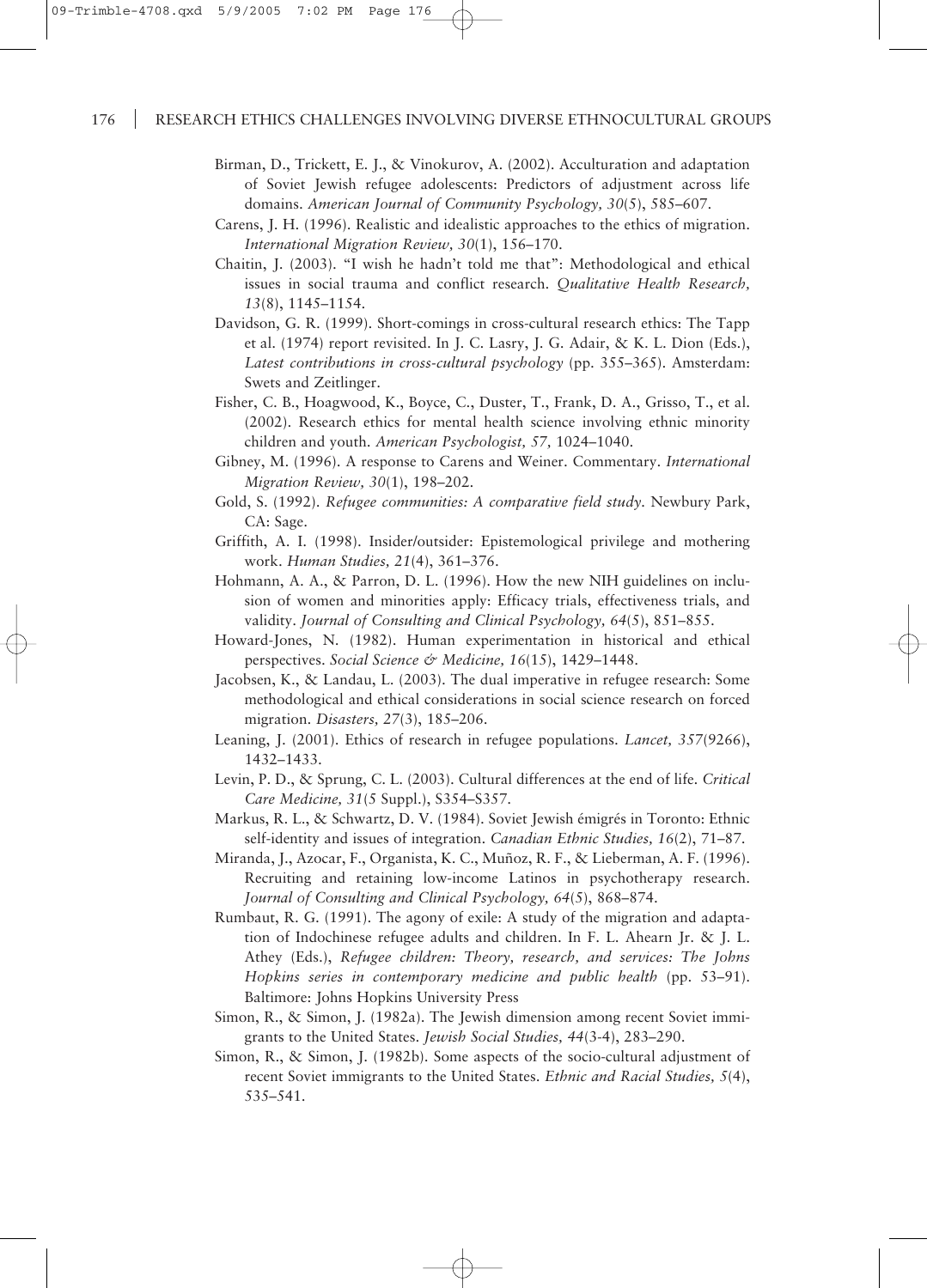- Southeast Asian Resource and Action Center. (2003). *Americans from Cambodia, Laos and Vietnam: Statistics.* Retrieved September 9, 2004, from www.searac .org/sea\_stats.2003.01.27.pdf
- Staples, L. H. (2000). Insider/outsider upsides and downsides. *Social Work with Groups, 23*(2), 19–35.
- Tapp, J. L., Kelman, H. C., Triandis, H. C., Writsman, L., & Coelho, G. (1974). Continuing concerns in cross-cultural ethics: A report. *International Journal of Psychology 9,* 231–249.
- Trickett, E. J., Birman, D., & Persky, I. (2004). *Soviet and Vietnamese refugee adults and adolescents in Maryland: A comparative analysis.* Baltimore: Maryland Office for New Americans, Maryland Department of Human Services. Retrieved September 9, 2004, from http://63.236.98.116/mona/pdf/ project1.pdf
- UN High Commissioner for Refugees. (1951). *Convention relating to the status of refugees.* Retrieved September 9, 2004, from www.unhcr.org/1951convention/index.html
- U.S. Citizenship and Immigration Services. (2003). *2002 Yearbook of immigration statistics. Immigration by selected country of last residence.* Retrieved September 9, 2004, from http://uscis.gov/graphics/shared/aboutus/statistics/ybpage.htm
- U.S. Department of Health and Human Services. ( 2001). *Mental health: Culture, race, and ethnicity: A supplement to mental health: A report of the Surgeon General.* Rockville, MD: Department of Health and Human Services, Public Health Service, Office of the Surgeon General.
- U.S. Department of State. (2002). *Refugee admissions and resettlement policy.* Retrieved September 9, 2004, from http://fpc.state.gov/documents/organization/ 8047.pdf
- Yu, E. S. H., & Lieu, W. T. (1986). Methodological problems and policy implications in Vietnamese refugee research. *International Migration Review, 20*(2), 483–502.